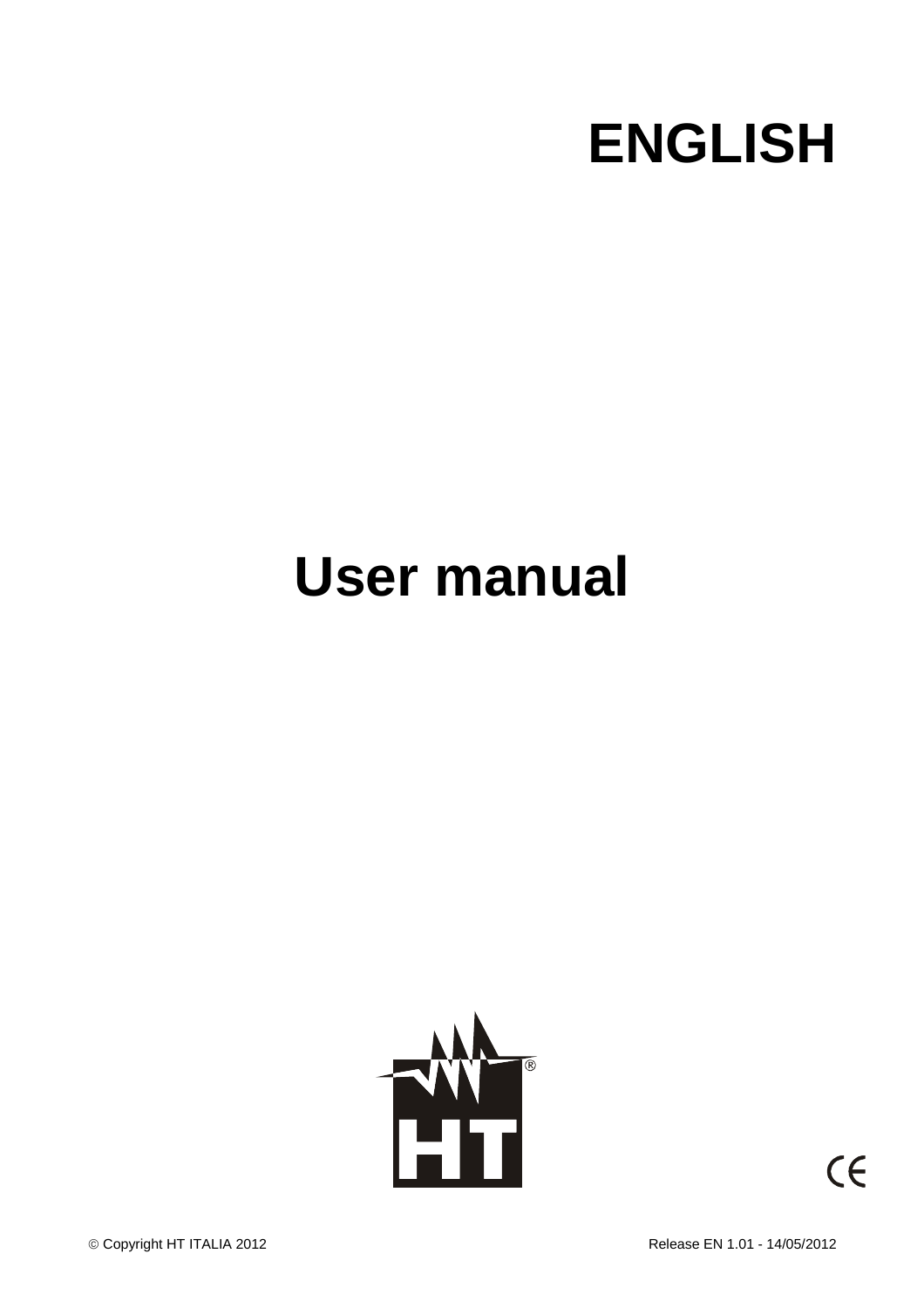# WHI

|                  | Table of contents: |  |
|------------------|--------------------|--|
|                  |                    |  |
| 1.1.             |                    |  |
| 1.2.             |                    |  |
| 1.3.             |                    |  |
| 1.4.             |                    |  |
| 2.               |                    |  |
| 2.1.             |                    |  |
| 2.2.             |                    |  |
|                  |                    |  |
| 3.1.             |                    |  |
| 3.2.             |                    |  |
| 3.3.             |                    |  |
| 3.4.             |                    |  |
|                  |                    |  |
| 4.1.             |                    |  |
| 4.1.1.           |                    |  |
| 4.2.             |                    |  |
| 4.2.1.           |                    |  |
| 4.2.2.           |                    |  |
| 4.2.3.           |                    |  |
| 4.2.4.           |                    |  |
| 4.2.5.           |                    |  |
| 4.2.6.           |                    |  |
|                  |                    |  |
| 4.3.1.           |                    |  |
| 4.3.2.<br>4.3.3. |                    |  |
| 4.3.4.           |                    |  |
| 4.3.5.           |                    |  |
| 4.4.             |                    |  |
| 4.4.1.           |                    |  |
| 4.4.2.           |                    |  |
| 4.4.3.           |                    |  |
| 4.4.4.<br>4.4.5. |                    |  |
| 4.4.6.           |                    |  |
| 4.4.7.           |                    |  |
| 4.4.8.           |                    |  |
| 4.4.9.           |                    |  |
| 5.               |                    |  |
| 5.1.             |                    |  |
| 5.2.             |                    |  |
| 5.3.             |                    |  |
| 6.               |                    |  |
| 6.1.             |                    |  |
| 6.1.1.           |                    |  |
| 6.1.2.           |                    |  |
| 6.1.3.           |                    |  |
| 6.2.             |                    |  |
| 6.2.1.           |                    |  |
| 6.3.<br>6.3.1.   |                    |  |
| 6.3.2.           |                    |  |
| 7.               |                    |  |
| 7.1.             |                    |  |
| 7.2.             |                    |  |
|                  |                    |  |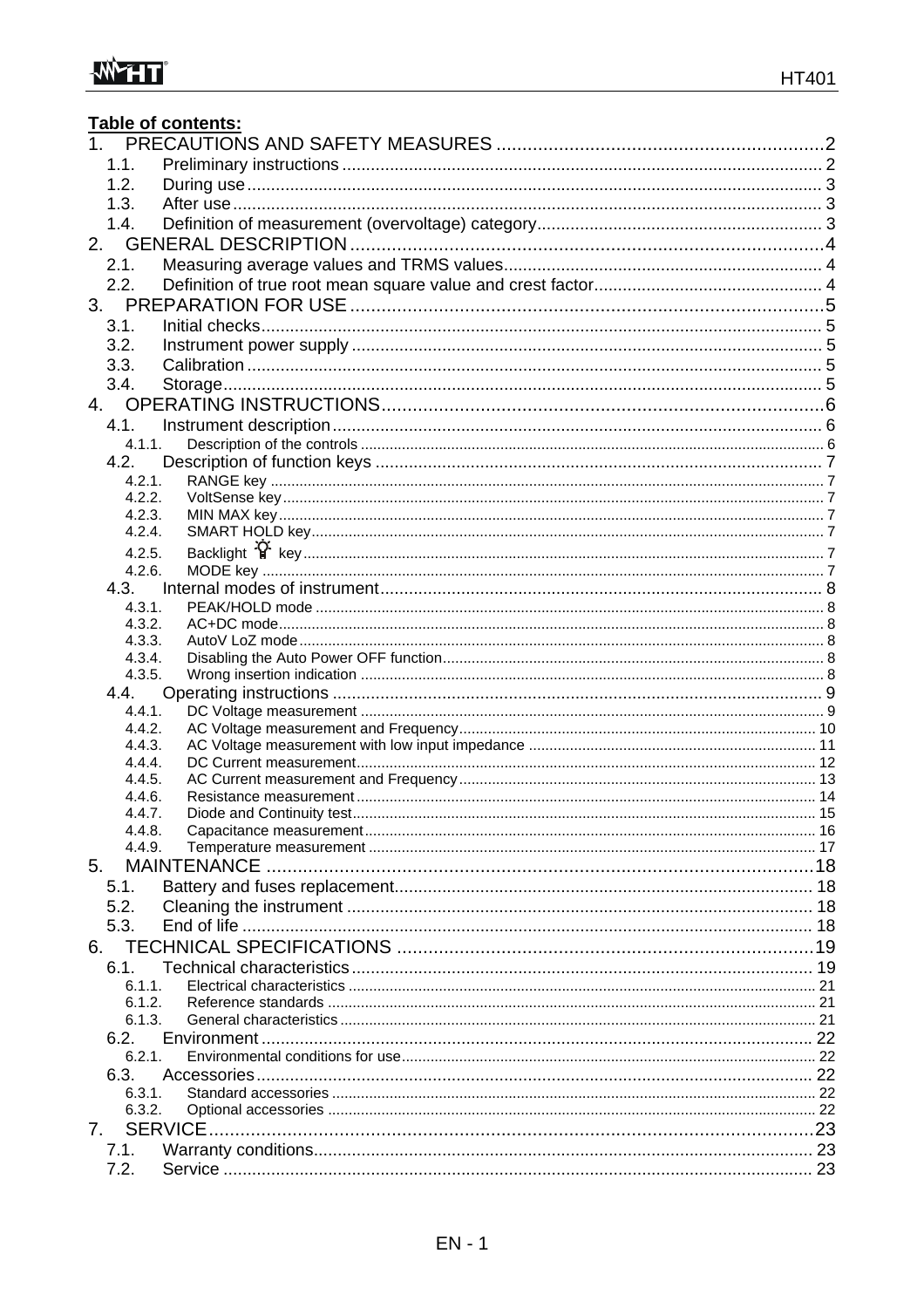# **1. PRECAUTIONS AND SAFETY MEASURES**

The instrument has been designed in compliance with Directive IEC/EN 61010-1 relevant to electronic measuring instruments. For your safety and in order to prevent damaging the instrument, please carefully follow the procedures described in this manual and read all notes preceded by the symbol  $\triangle$  with the utmost attention. Before and after carrying out the measurements, carefully observe the following instructions:

- Do not carry out any measurement in humid environments.
- Do not carry out any measurements in case gas, explosive materials or flammables are present, or in dusty environments.
- Avoid any contact with the circuit being measured if no measurements are being carried out.
- Avoid any contact with exposed metal parts, with unused measuring probes, circuits, etc.
- Do not carry out any measurement in case you find anomalies in the instrument such as deformation, breaks, substance leaks, absence of display on the screen, etc.
- Use extreme care when voltage exceeds 20V. This kind of voltage can cause electric shock

The following symbols are used in this manual:



CAUTION: observe the instructions given in this manual; improper use could damage the instrument or its components.



High voltage danger: electrical shock hazard.



Double-insulated meter.



AC voltage or current.





# **1.1. PRELIMINARY INSTRUCTIONS**

- This instrument has been designed for use in environments of pollution degree 2
- It can be used for **VOLTAGE** and **CURRENT** measurements on installations with overvoltage CAT III 1000V and CAT IV 600V
- Please take the standard safety precautions aimed at protecting you against dangerous electrical currents and protecting the instrument against incorrect use
- Only the leads supplied with the instrument guarantee compliance with the safety standards. They must be in good conditions and be replaced with identical models, when necessary
- Do not test circuits exceeding the specified voltage limits
- Do not perform any test under environmental conditions exceeding the limits indicated in § 6.2.1.
- Check that the battery is correctly inserted
- Before connecting the test leads to the circuit to be tested, make sure that the switch is correctly set.
- Make sure that the LCD display and the rotary switch indicate the same function.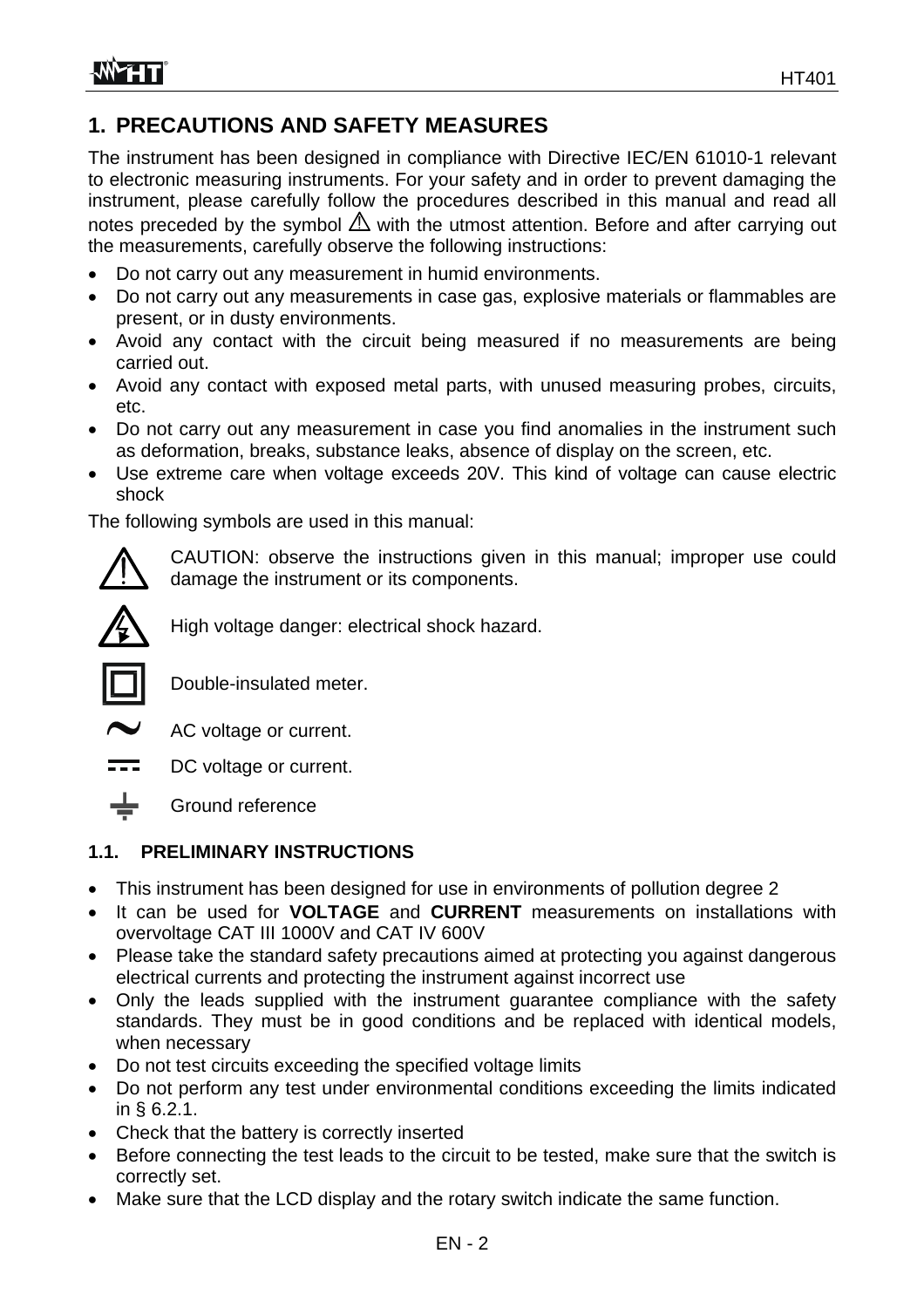# **1.2. DURING USE**

Please carefully read the following recommendations and instructions:



# **CAUTION**

Failure to comply with the Caution notes and/or Instructions may damage the instrument and/or its components or be a source of danger for the operator.

- Before activating the rotary switch, disconnect the test leads from the circuit under test.
- When the instrument is connected to the circuit under test, do not touch any unused terminal.
- Avoid measuring resistance if external voltages are present. Even if the instrument is protected, excessive voltage could cause a malfunction of the instrument.
- While measuring, if the value or the sign of the quantity being measured remain unchanged, check if the HOLD function is enabled.

# **1.3. AFTER USE**

- When measurement is complete, set the rotary switch to OFF to turn off the instrument
- If the instrument is not to be used for a long time, remove the battery

# **1.4. DEFINITION OF MEASUREMENT (OVERVOLTAGE) CATEGORY**

Standard "IEC/EN61010-1: Safety requirements for electrical equipment for measurement, control and laboratory use, Part 1: General requirements" defines what measurement category, commonly called overvoltage category, is. § 6.7.4: Measured circuits, reads:

#### (OMISSIS)

Circuits are divided into the following measurement categories:

 **Measurement category IV** is for measurements performed at the source of the lowvoltage installation.

*Examples are electricity meters and measurements on primary overcurrent protection devices and ripple control units.* 

 **Measurement category III** is for measurements performed on installations inside buildings.

*Examples are measurements on distribution boards, circuit breakers, wiring, including cables, bus-bars, junction boxes, switches, socket-outlets in the fixed installation, and equipment for industrial use and some other equipment, for example, stationary motors with permanent connection to fixed installation.* 

 **Measurement category II** is for measurements performed on circuits directly connected to the low-voltage installation.

*Examples are measurements on household appliances, portable tools and similar equipment.* 

 **Measurement category I** is for measurements performed on circuits not directly connected to MAINS.

*Examples are measurements on circuits not derived from MAINS, and specially protected (internal) MAINS-derived circuits. In the latter case, transient stresses are variable; for that reason, the standard requires that the transient withstand capability of the equipment is made known to the user.*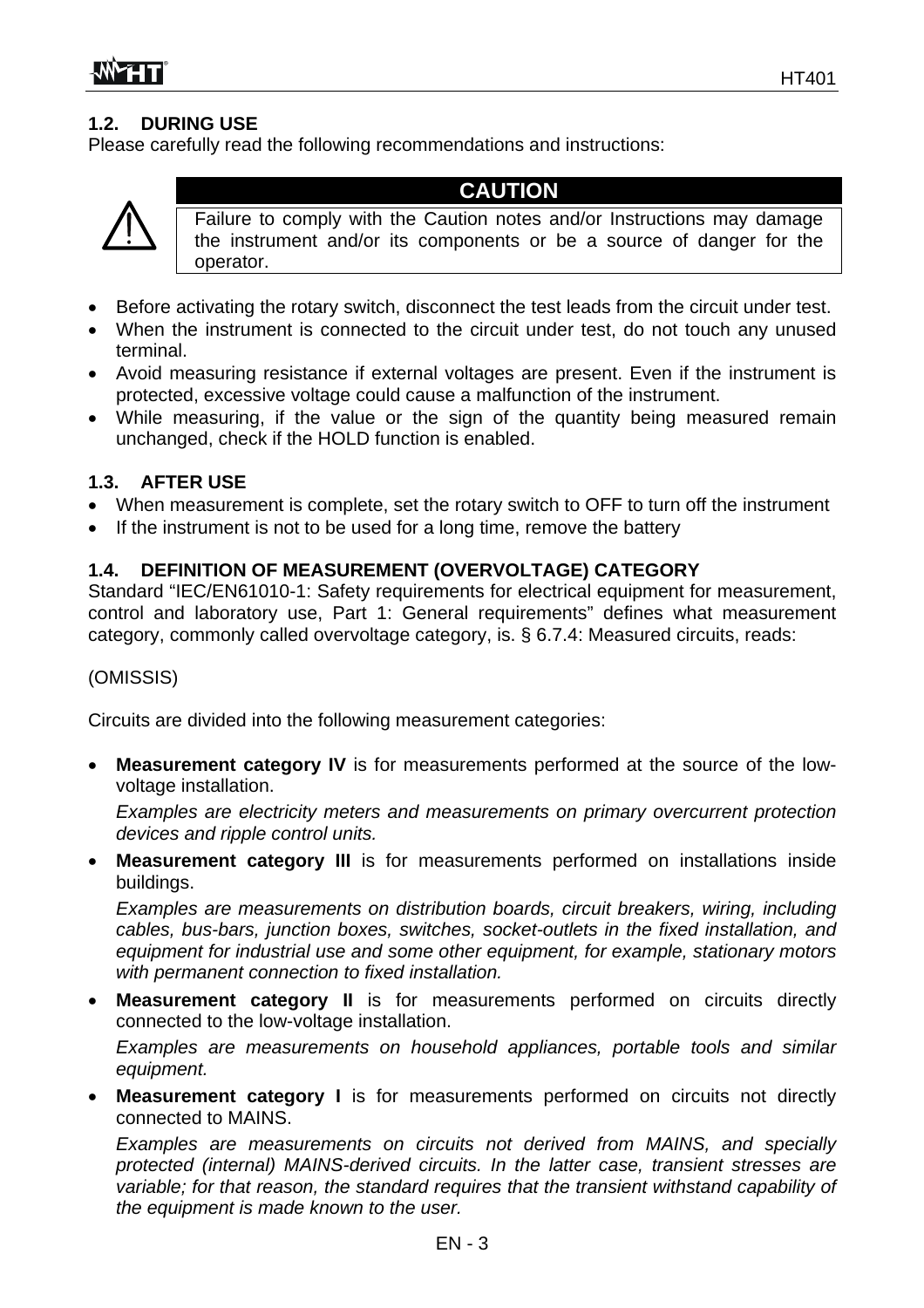# **2. GENERAL DESCRIPTION**

The instrument HT401 carries out the following measurements:

- DC and AC TRMS voltage
- DC and AC TRMS current
- Resistance and Continuity test
- Frequency of voltage and current
- Capacitance
- Diode test
- Temperature with type K probe
- DC/AC voltage measurement with low impedance (AutoV)

Each of these functions can be selected using the 10-position rotary switch, including an OFF position. The instrument is also equipped with function keys (see § 4.2) a bargraph and backlight. The selected quantity appears on the LCD display with the indication of the measuring unit and of the enabled functions.

The instrument is also equipped with an Auto Power OFF function which automatically switches off the instrument approx. 20 minutes after the last time a function key was pressed or the rotary switch was turned. To switch on the instrument again, turn the rotary switch.

# **2.1. MEASURING AVERAGE VALUES AND TRMS VALUES**

Measuring instruments of alternating quantities are divided into two big families:

- AVERAGE-VALUE meters: instruments measuring the value of the sole wave at fundamental frequency (50 or 60 Hz).
- TRMS (True Root Mean Square) VALUE meters: instruments measuring the TRMS value of the quantity being tested.

In the presence of a perfectly sinusoidal wave, the two families of instruments provide identical results. In the presence of distorted waves, instead, the rdg shall differ. Averagevalue meters provide the RMS value of the sole fundamental wave; TRSM meters, instead, provide the RMS value of the whole wave, including harmonics (within the instrument's bandwidth). Therefore, by measuring the same quantity with instruments from both families, the values obtained are identical only if the wave is perfectly sinusoidal. In case it is distorted, TRMS meters shall provide higher values than the values read by average-value meters.

# **2.2. DEFINITION OF TRUE ROOT MEAN SQUARE VALUE AND CREST FACTOR**

The root mean square value of current is defined as follows: "*In a time equal to a period, an alternating current with a root mean square value with an intensity of 1A, circulating on a resistor, dissipates the same energy that, during the same time, would have been dissipated by a direct current with an intensity of 1A*". This definition results in the numeric expression:

 $G=\sqrt{\frac{1}{T}} \int$  $t_0 + T$ *t*  $g^2(t)dt$ *T*  $\frac{1}{\pi} \int_{0}^{t_0 + t} g^2(t) dt$  The *root mean square value* is indicated with the acronym RMS. 0

The Crest Factor is defined as the relationship between the Peak Value of a signal and its

RMS value: CF (G)= *RMS p G G* This value changes with the signal waveform, for a purely

sinusoidal wave it is  $\sqrt{2}$  =1.41. In case of distortion, the Crest Factor takes higher values as wave distortion increases.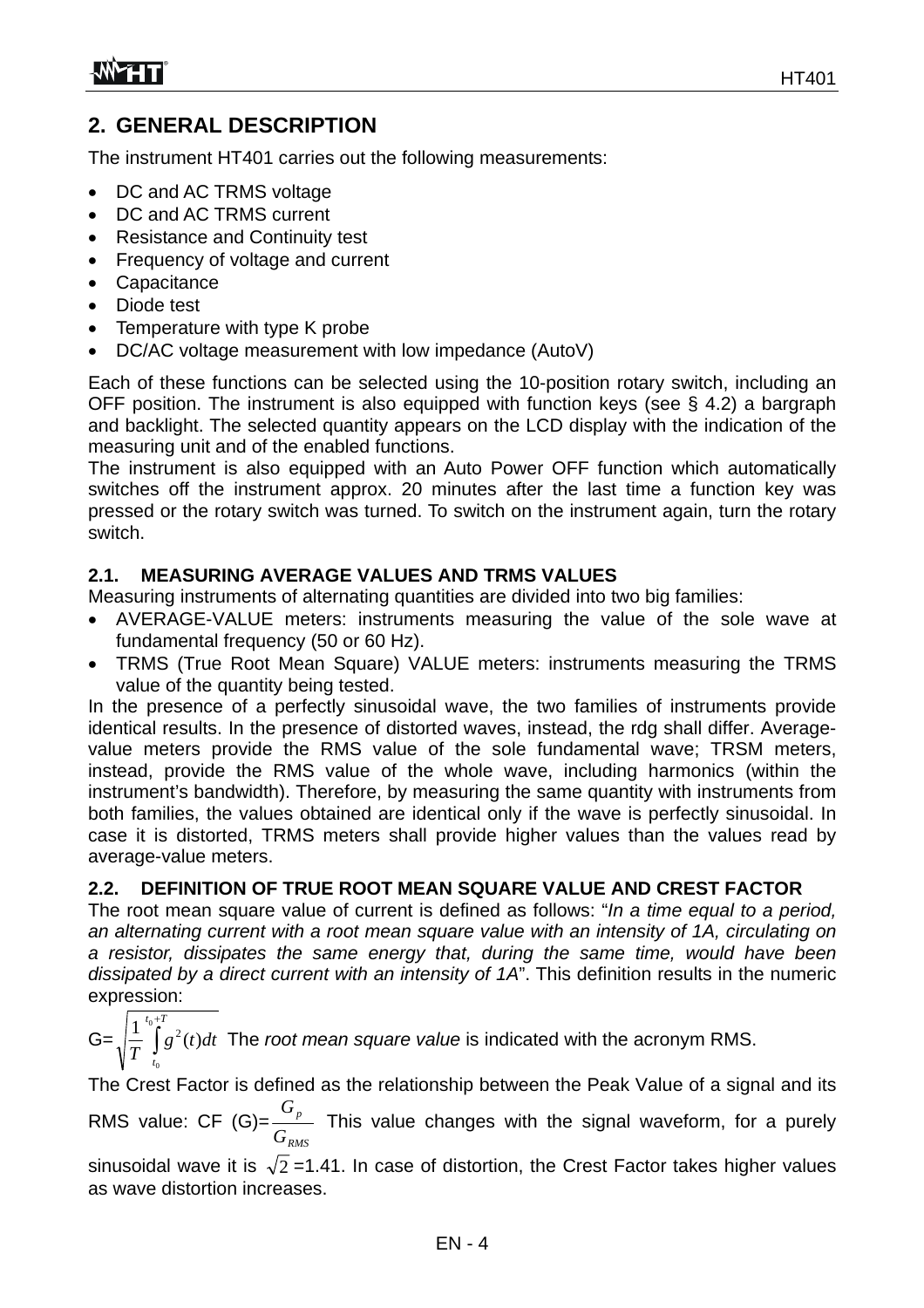# **3. PREPARATION FOR USE**

# **3.1. INITIAL CHECKS**

Before shipping, the instrument has been checked from an electric as well as mechanical point of view.

All possible precautions have been taken so that the instrument is delivered undamaged.

However, we recommend generally checking the instrument in order to detect possible damage suffered during transport. In case anomalies are found, immediately contact the forwarding agent.

We also recommend checking that the packaging contains all components indicated in § 6.3. In case of discrepancy, please contact the Dealer.

In case the instrument should be replaced, please carefully follow the instructions given in § 7.

# **3.2. INSTRUMENT POWER SUPPLY**

The instrument is powered by a single 9V battery type NEDA1604, JIS006P, IEC6F22 included in the package.

In order to prevent compromising its charge, the battery is not inserted in the instrument. For battery installation, follow the instructions given in § 5.1.

The " $\Box$ " symbol appears when the battery is flat. Replace the battery by following the instructions given in § 5.2.

# **3.3. CALIBRATION**

The instrument has the technical specifications described in this manual. The instrument's performance is guaranteed for one year.

#### **3.4. STORAGE**

In order to guarantee precise measurement, after a long storage time under extreme environmental conditions, wait for the instrument to come back to normal condition (see the environmental specifications contained in § 6.2.1 before use).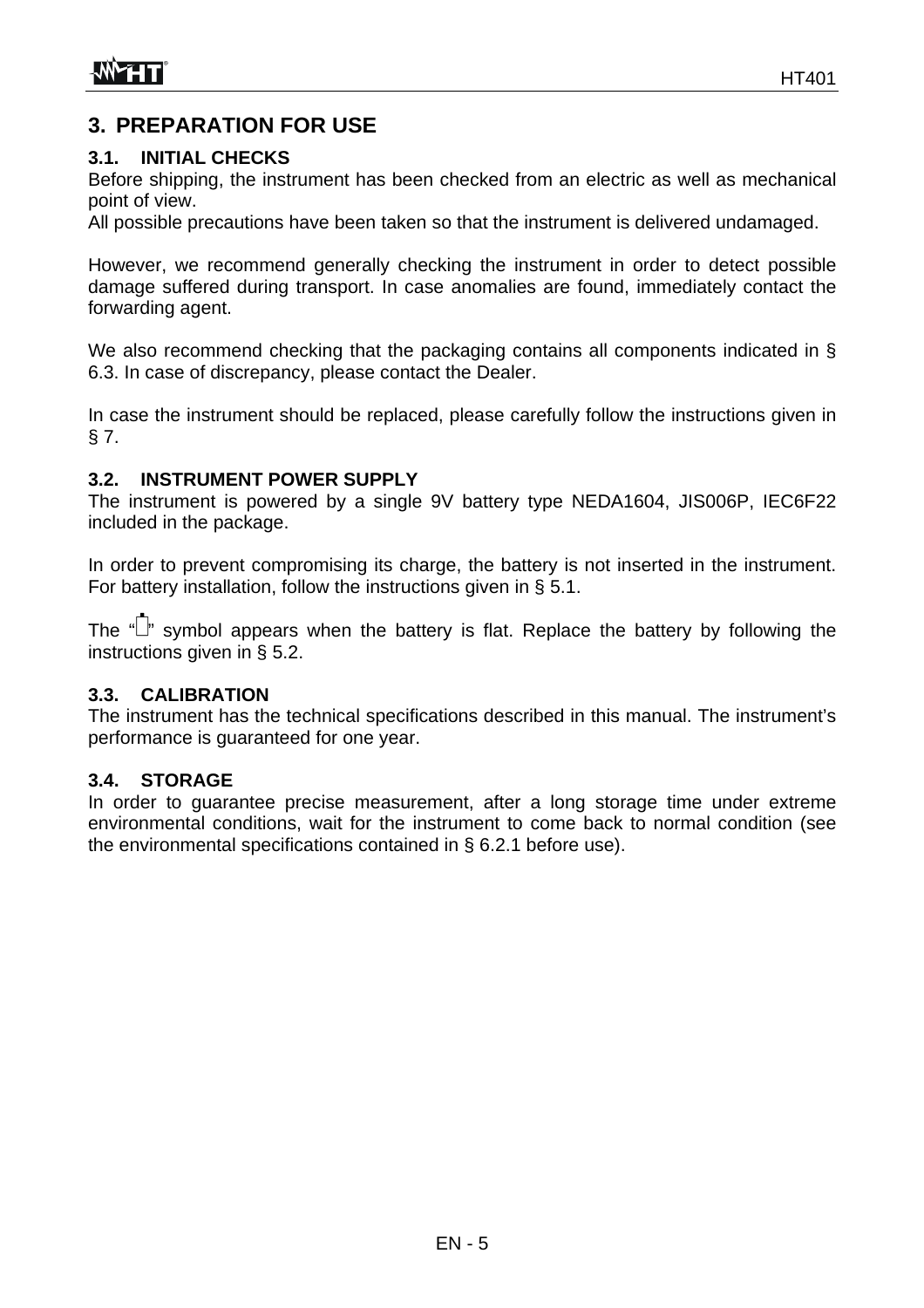# **4. OPERATING INSTRUCTIONS**

# **4.1. INSTRUMENT DESCRIPTION**

# **4.1.1. Description of the controls**

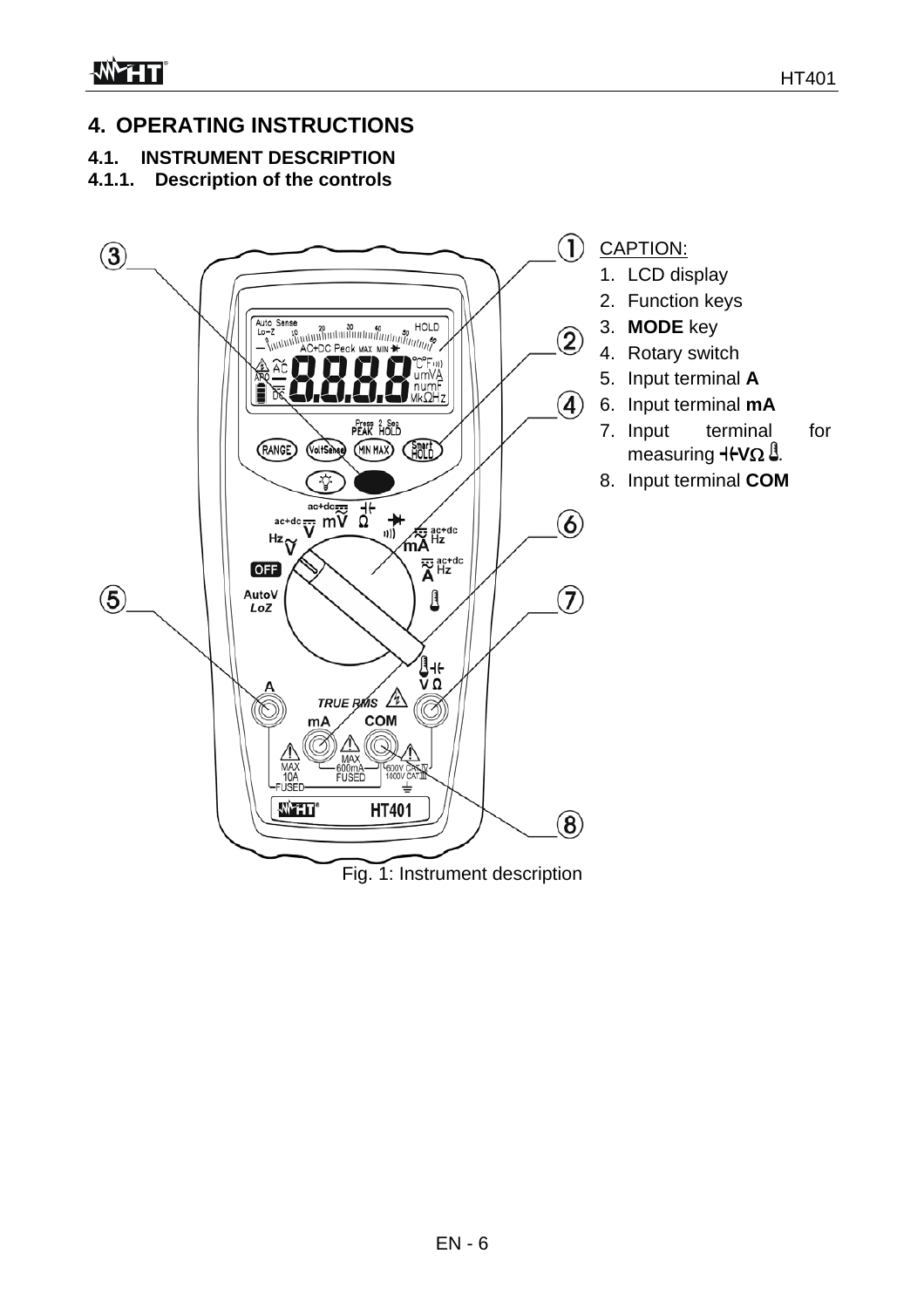# **4.2. DESCRIPTION OF FUNCTION KEYS**

The following § describes the functions of the different keys. When pressing a key, the display shows the symbol of the activated function and the buzzer sounds.

# **4.2.1. RANGE key**

Press the **RANGE** key to activate the manual mode and to disable the Autorange function. The symbol "RANGE" appears in the upper left part of the display. In manual mode, cyclically press the **RANGE** key to change measuring range: the relevant decimal point will change position. The **RANGE** key is not active in the switch position  $\mathbb{H}/\mathfrak{m}$ . In Autorange mode, the instrument selects the most appropriate ratio for carrying out the measurement. If a rdg is higher than the maximum measurable value, the indication "**O.L**" appears on the display. Press and hold the **RANGE** key for more than 1 second to exit the manual mode and restore the Autorange mode.

# **4.2.2. VoltSense key**

The **VoltSense** key permits the detection of AC voltage without contact. Perform the herewith steps:

- 1. Switch on the instrument in any position of selector
- 2. Approach the instrument close to the point of test
- 3. Press and hold the **VoltSense** key. If an AC voltage is detected a continuous sound is emitted by the instrument and the number of LCD segments indicates the intensity of electric field in the point of test. **In case of no indication from the instrument a voltage could be present**
- 4. Release the **VoltSense** key to exit from the function

#### **4.2.3. MIN MAX key**

Pressing the **MIN MAX** key once activates the detection of maximum and minimum values of the quantity being tested. Both values are constantly updated and are displayed cyclically every time the same key is pressed again. The display shows the symbol associated with the selected function: "MAX" for maximum value and "MIN" for minimum value. The flashing symbol "MAX MIN" shows the current value on the display. The **MAX MIN** key is not active when the HOLD function is activated.

Press and hold the **MIN MAX** key for more than 1 second or turn the selector to exit the function.

#### **4.2.4. SMART HOLD key**

Pressing the **SMART HOLD** key keeps the value of the measured quantity on the display. The symbol "HOLD" appears on the display, the instrument emits a continuous acoustic alarm and the display flashes if the measured value differs by more than 50 dgt from the value read on the display. Press the **SMART HOLD** key again or turn the rotary switch to exit the function.

# 4.2.5. Backlight  $\hat{Y}$  key

Press the  $\hat{Y}$  key to activate/deactivate the backlight of the display. This function is active in any position of the rotary switch.

# **4.2.6. MODE key**

Press the **MODE** key to activate the secondary functions (orange-coloured on the switch). Pressing the key again takes the instrument back to primary (initial) functions.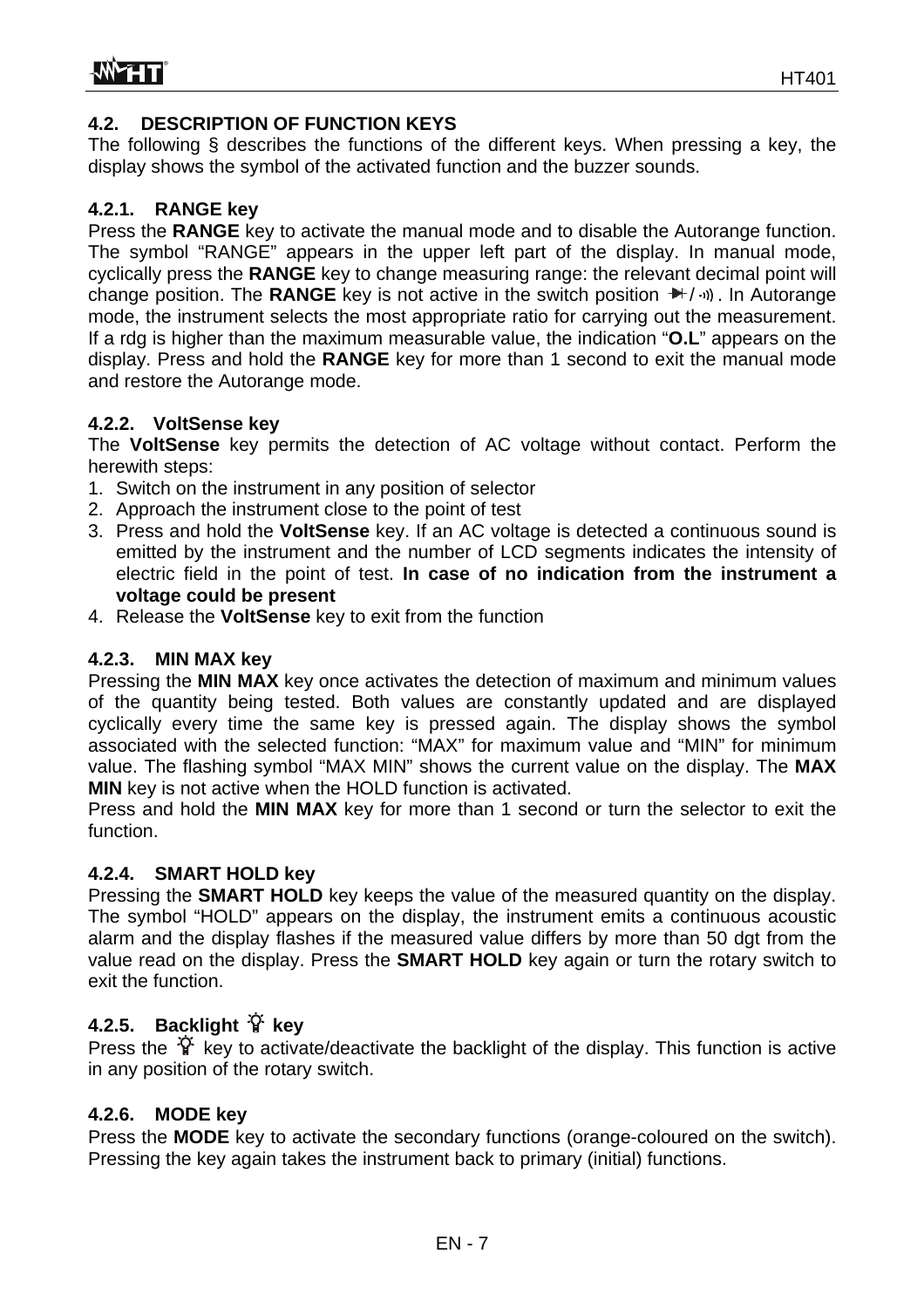# **4.3. INTERNAL MODES OF INSTRUMENT**

# **4.3.1. PEAK/HOLD mode**

When operating in PEAK/HOLD function, the instrument records the Max or Min voltage or current peak values. When a new MAX peak value or MIN peak value is detected, the instrument saves the new values. Press the key again to stop recording peak values.

Press and hold the **MIN/MAX** key for 2 seconds to activate the **PEAK HOLD** mode.

Press and hold the **MIN MAX** key for more than 1 second or turn the selector to exit the function.

# **4.3.2. AC+DC mode**

In the voltage and current measurements by pressing **MODE** key the selection of "AC+DC" measurement mode is possible. This mode permits the evaluation of possible DC components overlapped on a generic alternate waveform signal and this can be very useful for the measurements on impulsive signals typically of non-linear loads (e.g: welders, electric ovens, etc).

# **4.3.3. AutoV LoZ mode**

This mode permits to perform the AC voltage measurement with a low input impedance in way to avoid the wrong rdg due to stray voltage in capacitive coupled



**CAUTION** 

Inserting the instrument between phase and ground conductors, the RCDs protection devices can be tripping out during the test. In this case the measurement can be performed only inserting the instrument between phase and neutral conductor firstly checking the neutral electrical potential

# **4.3.4. Disabling the Auto Power OFF function**

In order to preserve internal batteries, the instrument switches automatically off approximately 20 minutes after it was last used. The symbol "APO" appears on the display when this function is active. When the instrument must be used for long periods of time, it may be useful to deactivate the Auto Power Off function as follows:

- Switch off the instrument (OFF)
- Switch on the instrument by turning the rotary switch and pressing and holding the **MODE** key. The "AoFF" message is shown at display
- Switch off and on the instrument to automatically enable the feature

# **4.3.5. Wrong insertion indication**

A continuous sound and a "Prob" message are shown by the instrument in case of wrong insertion of test leads according to the position of function selector. Fit the test lead in the correct configuration in way to stop the alarm condition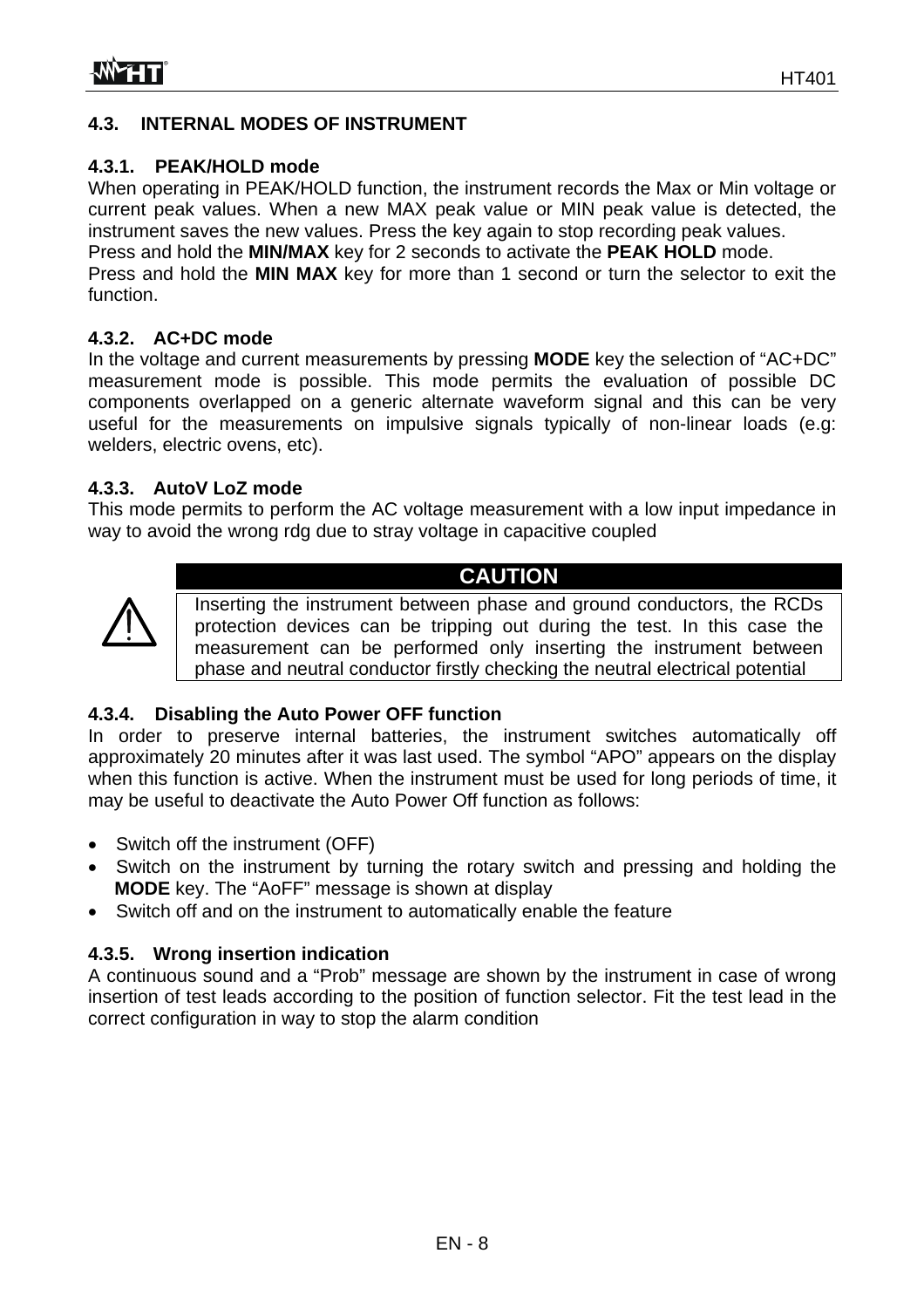# **4.4. OPERATING INSTRUCTIONS**

# **4.4.1. DC Voltage measurement**



# **CAUTION**

The maximum input DC voltage is 1000 V. Do not measure voltages exceeding the limits given in this manual. Exceeding these limits could result in electrical shocks to the user and damage to the instrument.



Fig. 2: DC voltage measurement

- 1. Select  $\overline{\mathbf{V}}$  or  $\overline{\mathbf{w}}$  positions
- 2. Press the **MODE** key to activate "DC" or "AC+ DC" modes (see § 4.3.2)
- 3. Press the **RANGE** key to activate manual range selection (see § 4.2.1) or use the Autorange feature. If the voltage value is unknown select the maximum range
- 4. Insert the red cable into input lead  $\frac{1}{2}$  and the black cable into input lead **COM**
- 5. Position the red lead and the black lead respectively in the points with positive and negative potential of the circuit to be measured (see Fig. 2). The voltage value is shown on the display
- 6. The message "**O.L**" indicates that the voltage being measured exceeds the maximum value measurable by the instrument
- 7. When symbol "**-**" appears on the instrument's display, it means that voltage has the opposite direction with respect to the connection in Fig. 2
- 8. For Maximum and Minimum value measurement and HOLD function measurement, please refer to § 4.2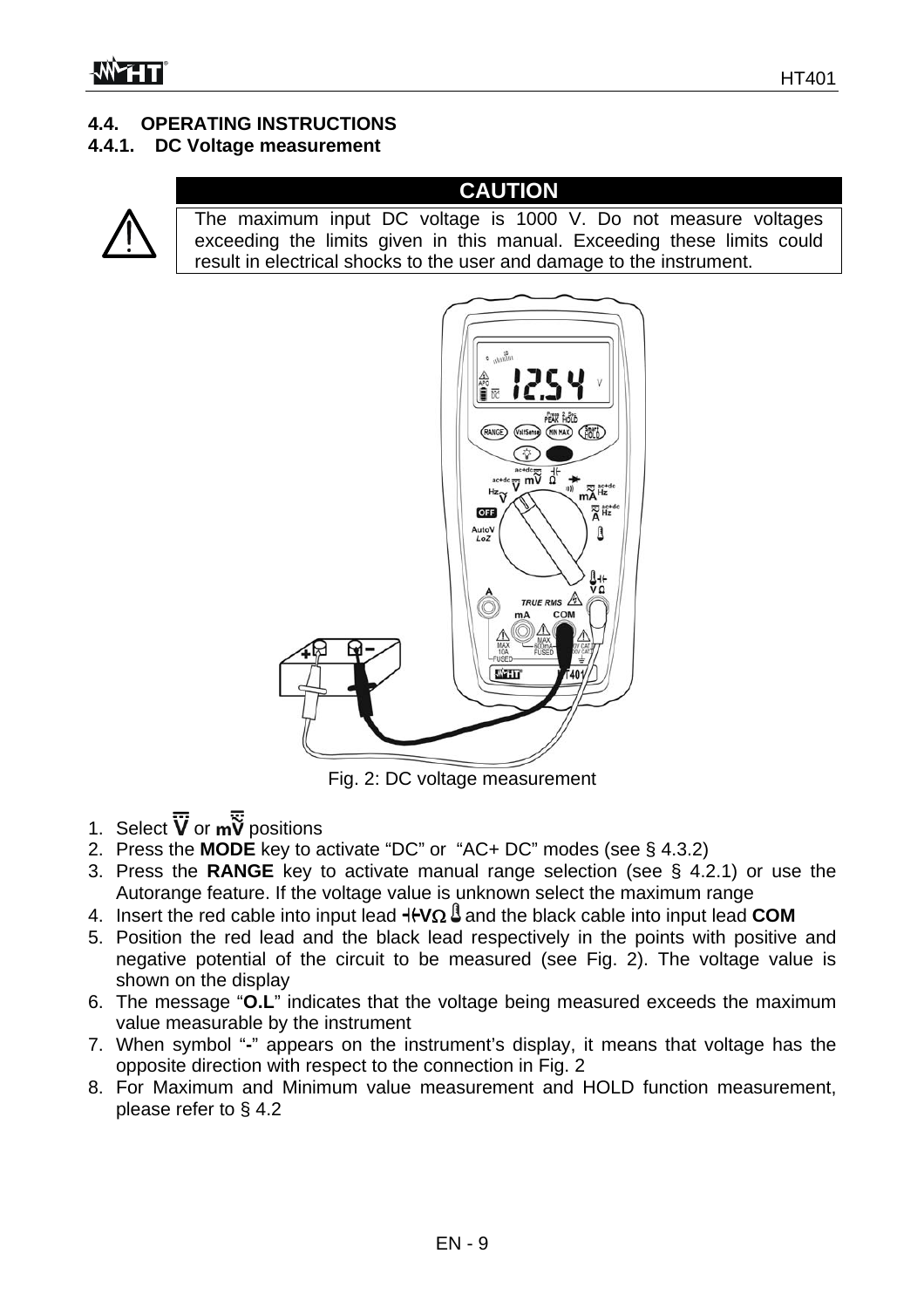# **4.4.2. AC Voltage measurement and Frequency**



# **CAUTION**  The maximum input AC voltage is 1000 V. Do not measure voltages exceeding the limits given in this manual. Exceeding these limits could result in electrical shocks to the user and damage to the instrument.



Fig. 3: AC voltage measurement

- 1. Select the  $\widetilde{V}$  or  $\overline{\widetilde{W}}$  position
- 2. Press the **MODE** key to activate "AC" or "AC+ DC" modes (see § 4.3.2)
- 3. Press the **RANGE** key to activate manual range selection (see § 4.2.1) or use the Autorange feature. If the voltage value is unknown select the maximum range
- 4. Insert the red cable into input lead  $\frac{1}{2}$  and the black cable into input lead **COM** (see Fig. 3)
- 5. Position the test leads in the desired points of the circuit to be measured. The voltage value is shown on the display
- 6. The message "**O.L**" indicates that the voltage being measured exceeds the maximum value measurable by the instrument
- 7. Press the **MODE** key to activate Hz frequency measurement (only  $\widetilde{V}$  position). The "Hz" symbol is shown at display. Bargraph is disabled for this measurement
- 8. For Maximum and Minimum value measurement, HOLD function and PEAK HOLD measurement, please refer to § 4.2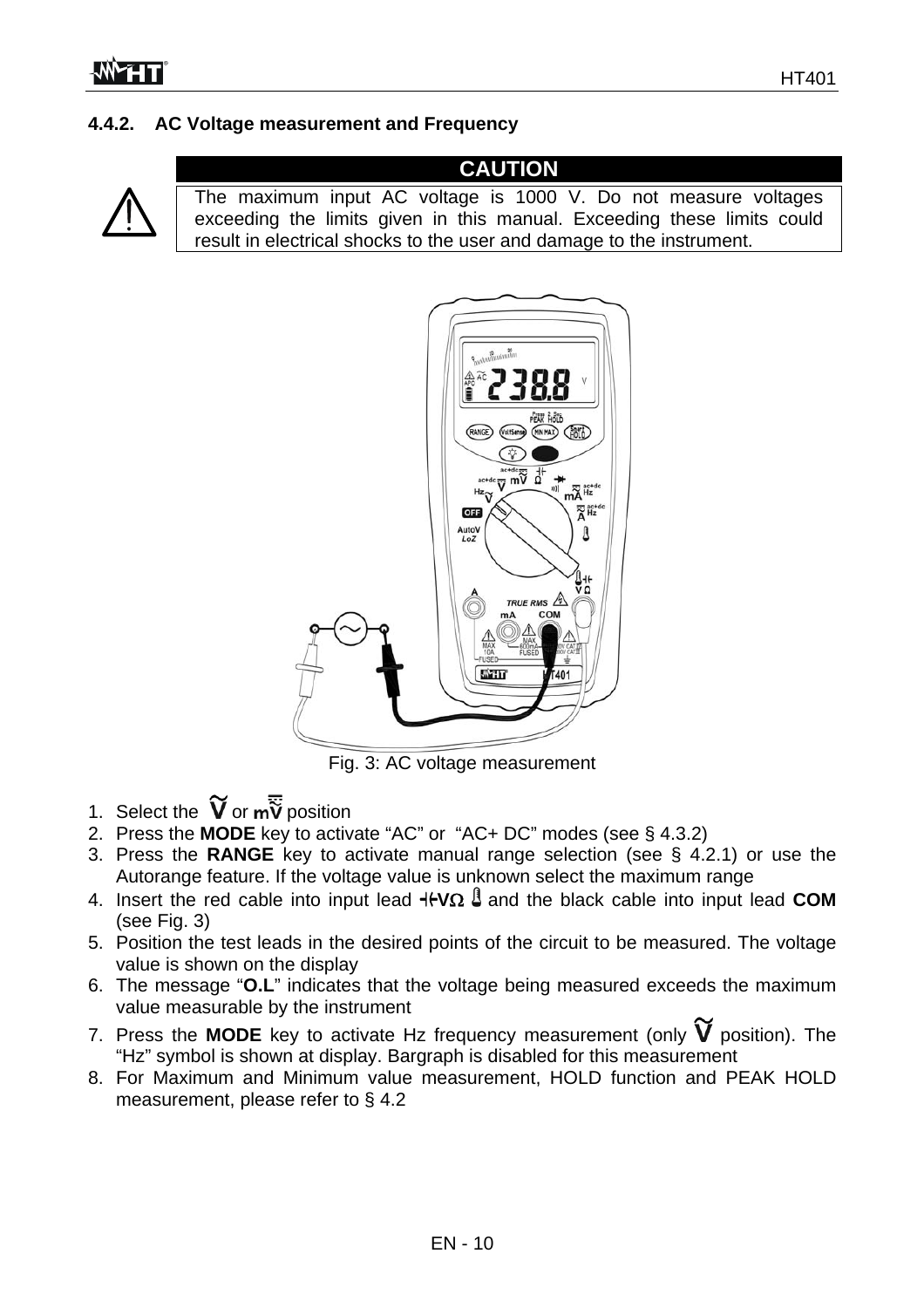# **4.4.3. AC Voltage measurement with low input impedance**



# **CAUTION**  The maximum input AC voltage is 1000 V. Do not measure voltages exceeding the limits given in this manual. Exceeding these limits could result in electrical shocks to the user and damage to the instrument.



Fig. 4: AC voltage with low impedance (LoZ)

- 1. Select the **AutoV** *LoZ* position (see § 4.3.3)
- 2. Insert the red cable into input lead  $\frac{1}{\sqrt{2}} \theta$  and the black cable into input lead **COM** (see Fig. 4)
- 3. Position the test leads in the desired points of the circuit to be measured. The voltage value is shown on the display
- 4. The message "**O.L**" indicates that the voltage being measured exceeds the maximum value measurable by the instrument
- 5. For HOLD function please refer to § 4.2

# **CAUTION**

- Inserting the instrument between phase and ground conductors, the RCDs protection devices can be tripping out during the test. In this case the measurement can be performed only inserting the instrument between phase and neutral conductor firstly checking the neutral electrical potential
	- Wait about 1 hours to perform resistance/continuity test measurements after the AutoV test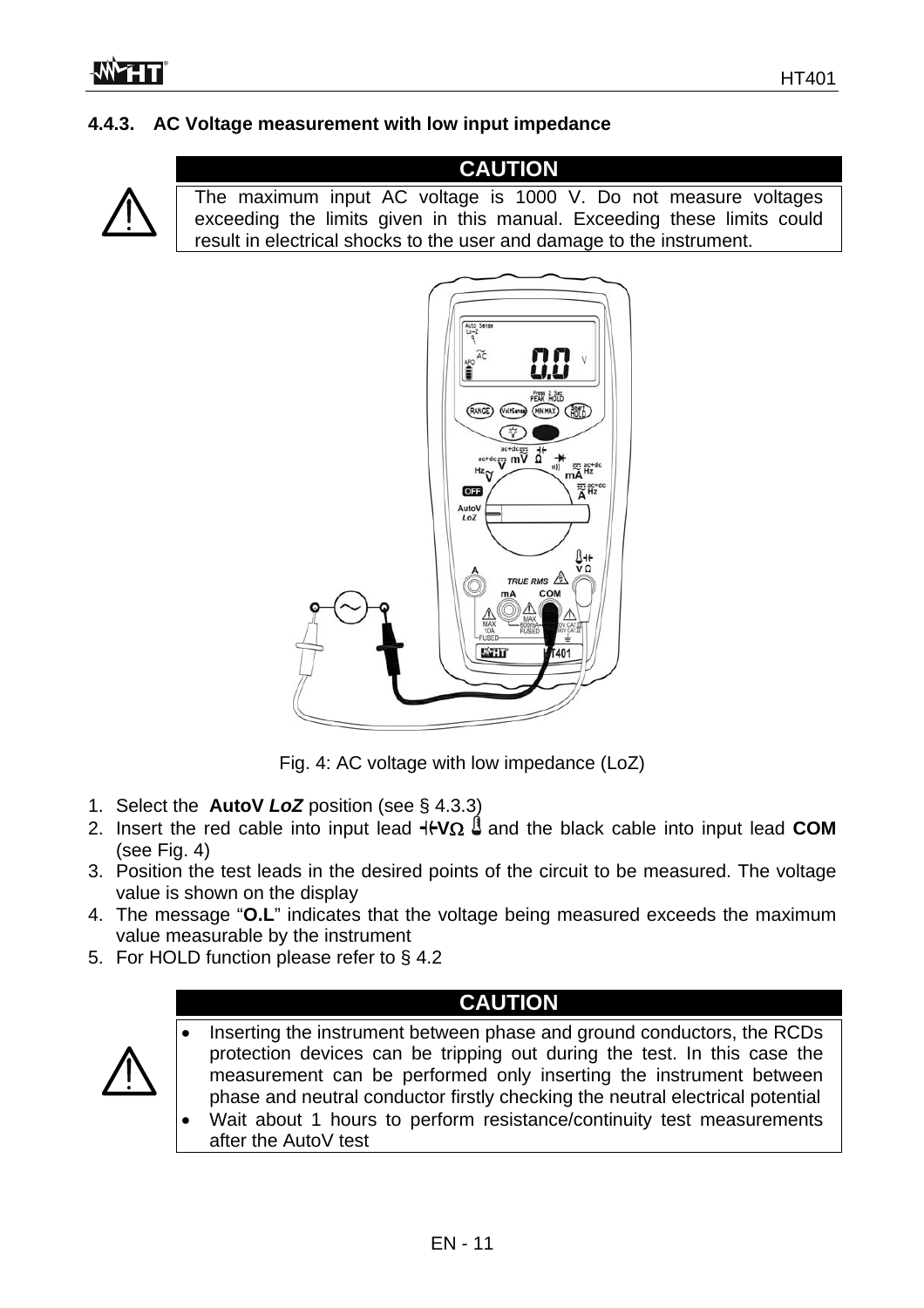# **4.4.4. DC Current measurement**



# **CAUTION**

The maximum input DC current is 10A. Do not measure currents exceeding the limits given in this manual. Exceeding these limits could result in electrical shocks to the user and damage to the instrument



Fig. 5: DC current measurement

- 1. Cut off power supply from the circuit to be measured.
- 2. Select the  $m\widetilde{A}$  or  $\widetilde{A}$  positions
- 3. Insert the red cable and the black cable into the input terminals **mA** or **A** and **COM**
- 4. Press the **MODE** key to activate "DC" or "AC+ DC" modes (see § 4.3.2)
- 5. Press the **RANGE** key to activate manual range selection (see § 4.2.1) or use the Autorange feature. If the current value is unknown select the maximum range
- 6. Connect the red lead and the black lead in series to the circuit whose current you want to measure, respecting polarity and the current direction indicated in Fig. 5
- 7. Supply the circuit to be measured. The display shows the value of current.
- 8. The message "**O.L**" indicates that the current being measured exceeds the maximum value measurable by the instrument
- 9. When symbol "**-**" appears on the instrument's display, it means that current has the opposite direction with respect to the connection in Fig. 5
- 10. For Maximum and Minimum value measurement and HOLD function measurement, please refer to § 4.2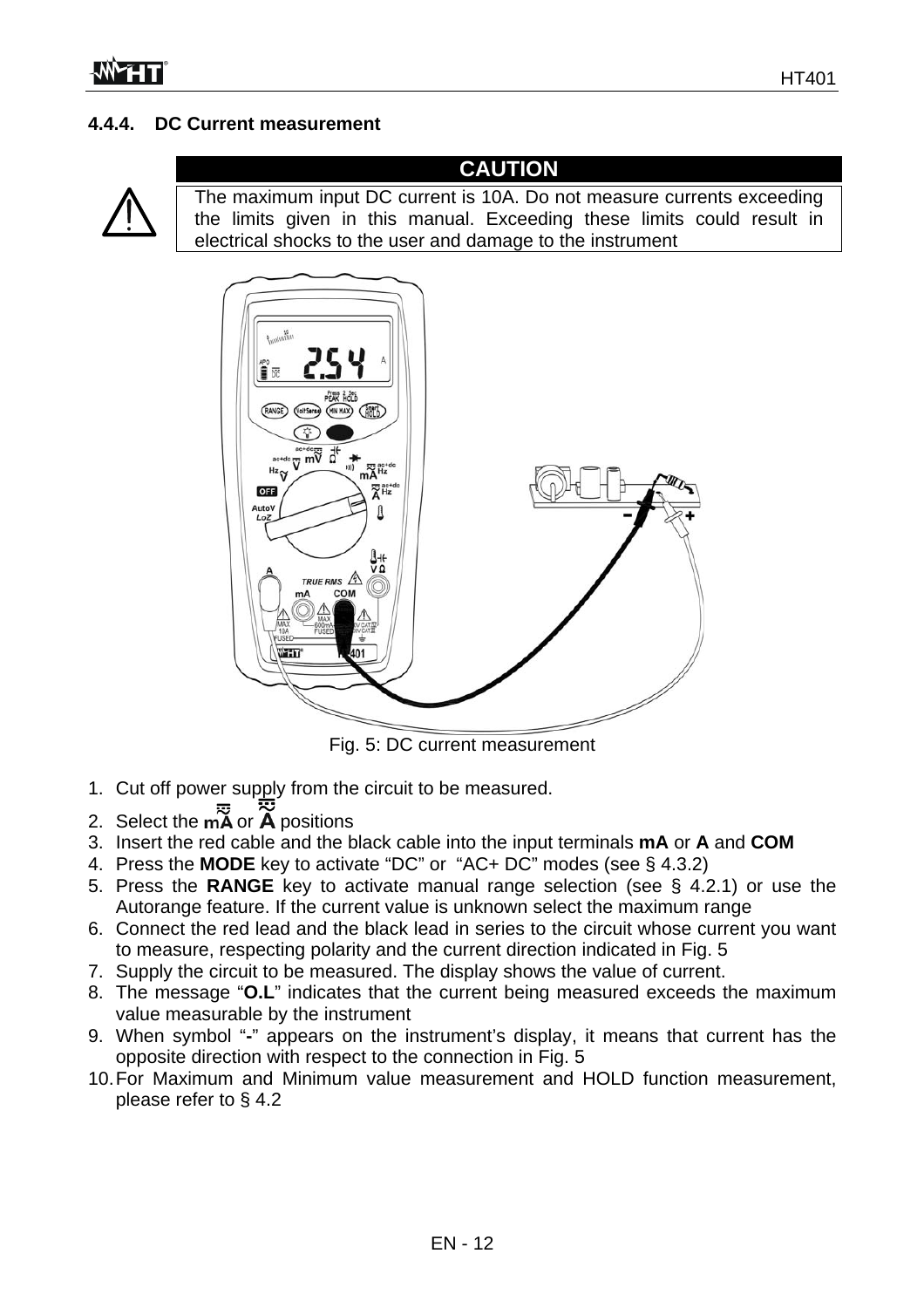# **4.4.5. AC Current measurement and Frequency**



The maximum input AC current is 10A. Do not measure currents exceeding the limits given in this manual. Exceeding these limits could result in electrical shocks to the user and damage to the instrument.



Fig. 6: AC current measurements

- 1. Cut off power supply from the circuit to be measured.
- 2. Select the  $m\widetilde{A}$  or  $\widetilde{A}$  positions
- 3. Insert the red cable and the black cable into the input terminals **mA** or **A** and **COM**
- 4. Press the **MODE** key to activate "AC" or "AC+ DC" modes (see § 4.3.2)
- 5. Press the **RANGE** key to activate manual range selection (see § 4.2.1) or use the Autorange feature. If the current value is unknown select the maximum range
- 6. Connect the red lead and the black lead in series to the circuit whose current you want to measure, respecting polarity and the current direction indicated in Fig. 6
- 7. Supply the circuit to be measured. The display shows the value of current.
- 8. The message "**O.L**" indicates that the current being measured exceeds the maximum value measurable by the instrument
- 9. Press the **MODE** key to activate Hz frequency measurement (only  $\widetilde{V}$  position). The "Hz" symbol is shown at display. Bargraph is disabled for this measurement
- 10. For Maximum and Minimum value measurement, HOLD function and PEAK HOLD measurement, please refer to § 4.2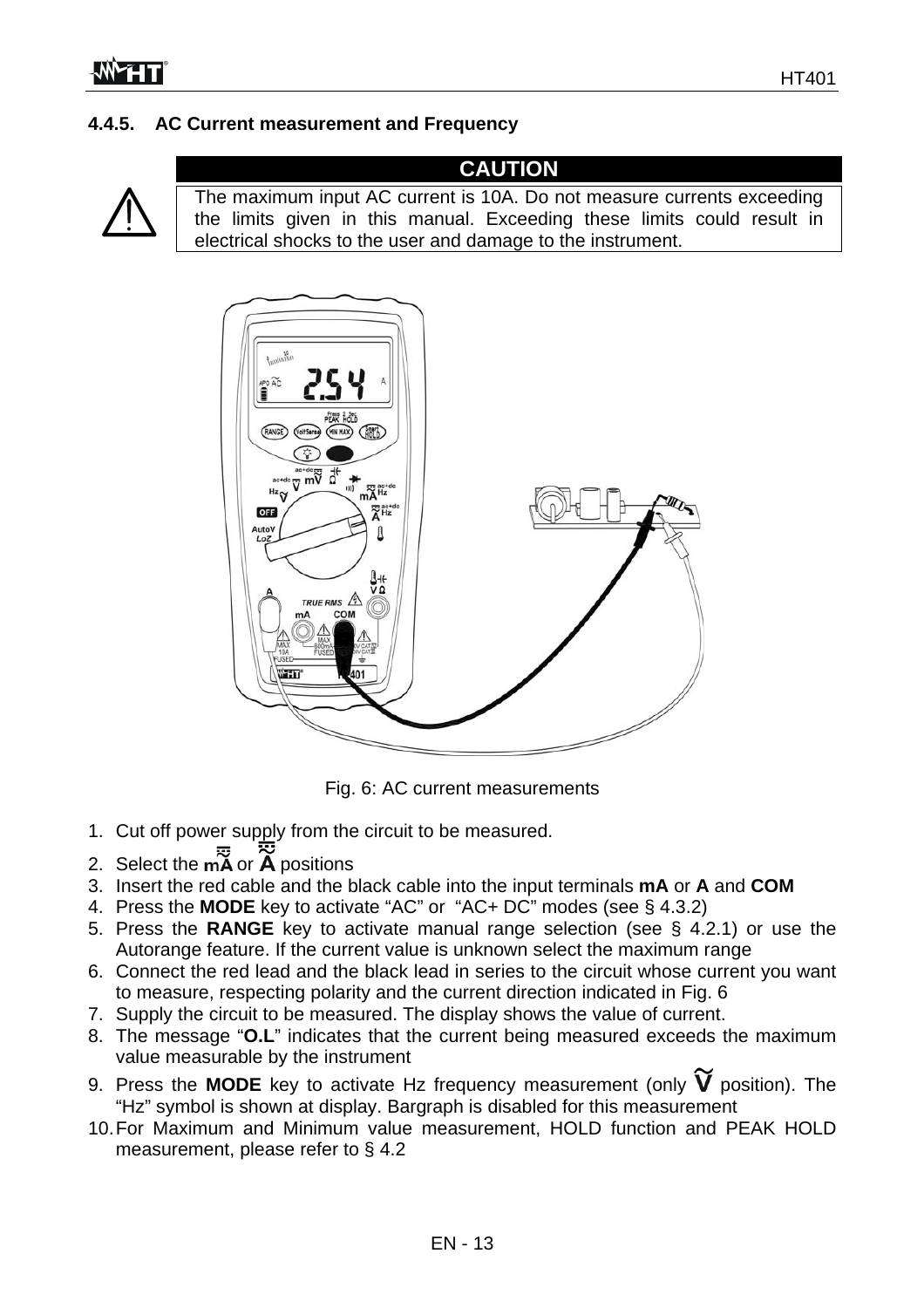# **4.4.6. Resistance measurement**



# **CAUTION**

Before attempting any resistance measurement, cut off power supply from the circuit to be measured and make sure that all capacitors are discharged, if present.



Fig. 7: Resistance measurement

- 1. Select the position  $\Omega$  /  $\dagger$
- 2. Insert the red cable into input lead  $\frac{1}{\sqrt{2}}$  and the black cable into input lead **COM**
- 3. Press the **RANGE** key to activate manual range selection (see § 4.2.1) or use the Autorange feature. If the resistance value is unknown select the maximum range
- 4. Position the test leads in the desired points of the circuit to be measured. The value of resistance is shown on the display (see Fig. 7)
- 5. The message "**O.L**" indicates that the resistance being measured exceeds the maximum value measurable by the instrument.
- 6. For Maximum and Minimum value measurement and HOLD function please refer to § 4.2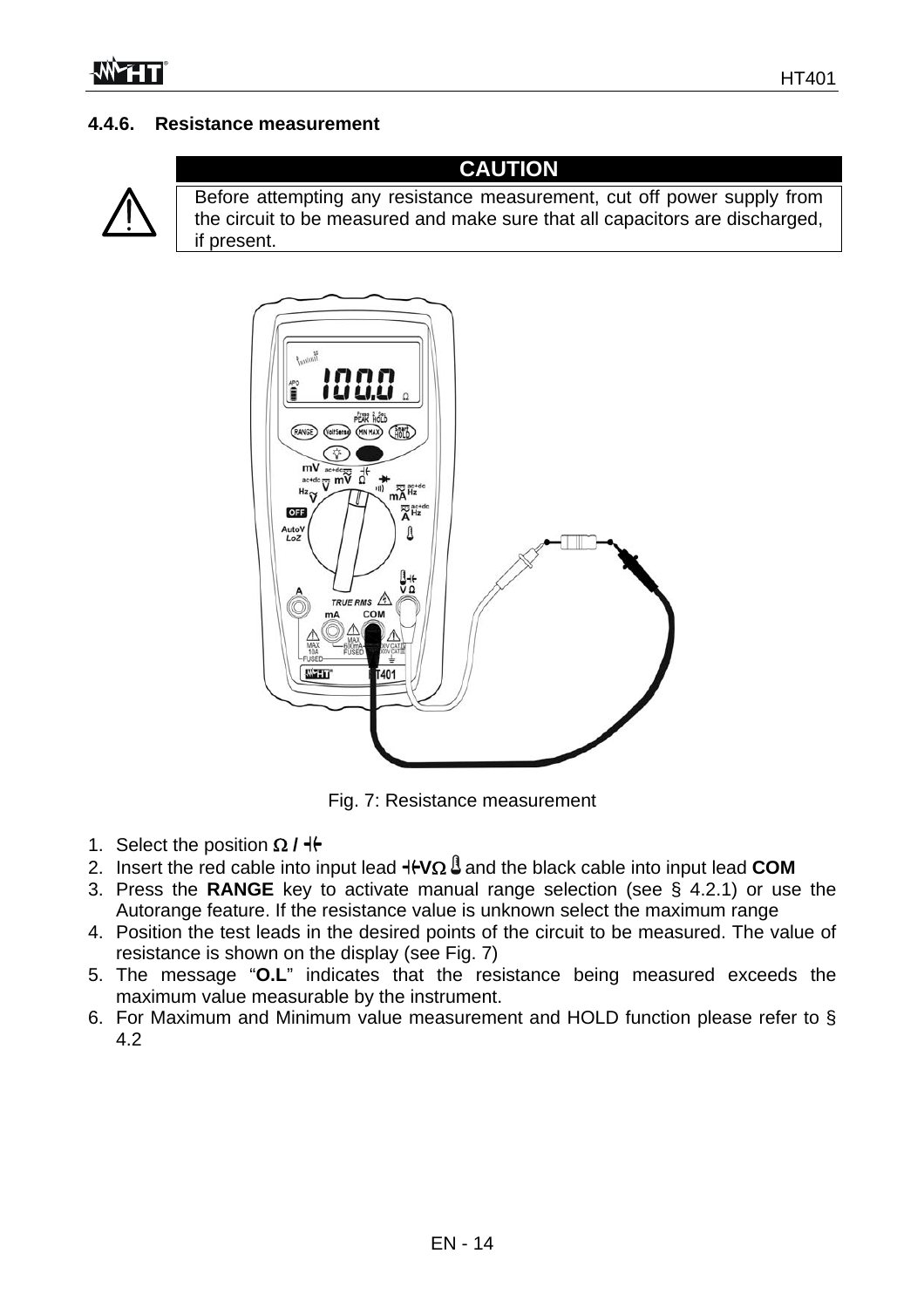# **4.4.7. Diode and Continuity test**



**CAUTION**  Before attempting any resistance measurement, cut off power supply from the circuit to be measured and make sure that all capacitors are discharged, if present.



Fig. 8: Diode and continuity test

- 1. Select the position  $\cdot$ **)** /  $\cdot$ **)**
- 2. Press the **MODE** key to start testing diodes. The " " symbol is shown at display
- 3. Insert the red cable into input lead  $\frac{1}{2}$  and the black cable into input lead **COM**
- 4. Connect the red lead to the anode and the black lead to the cathode of the diode (see Fig. 8). The instrument's display shows the direct polarization voltage. This voltage is typically  $0.4 \sim 0.9V$  with good junctions.
- 5. Reverse connections and measure potential drop at the ends of the diode. An "**O.L**" result on the display indicates the correct operation of the junction.
- 6. Press the MODE key to select Continuity test. The "  $\cdot$  " symbol is shown at display
- 7. Insert the red and black cables as described in "Resistance measurement" to carry out the measurement. The buzzer is ON for resistance values  $<$  30 $\Omega$
- 8. For HOLD function please refer to § 4.2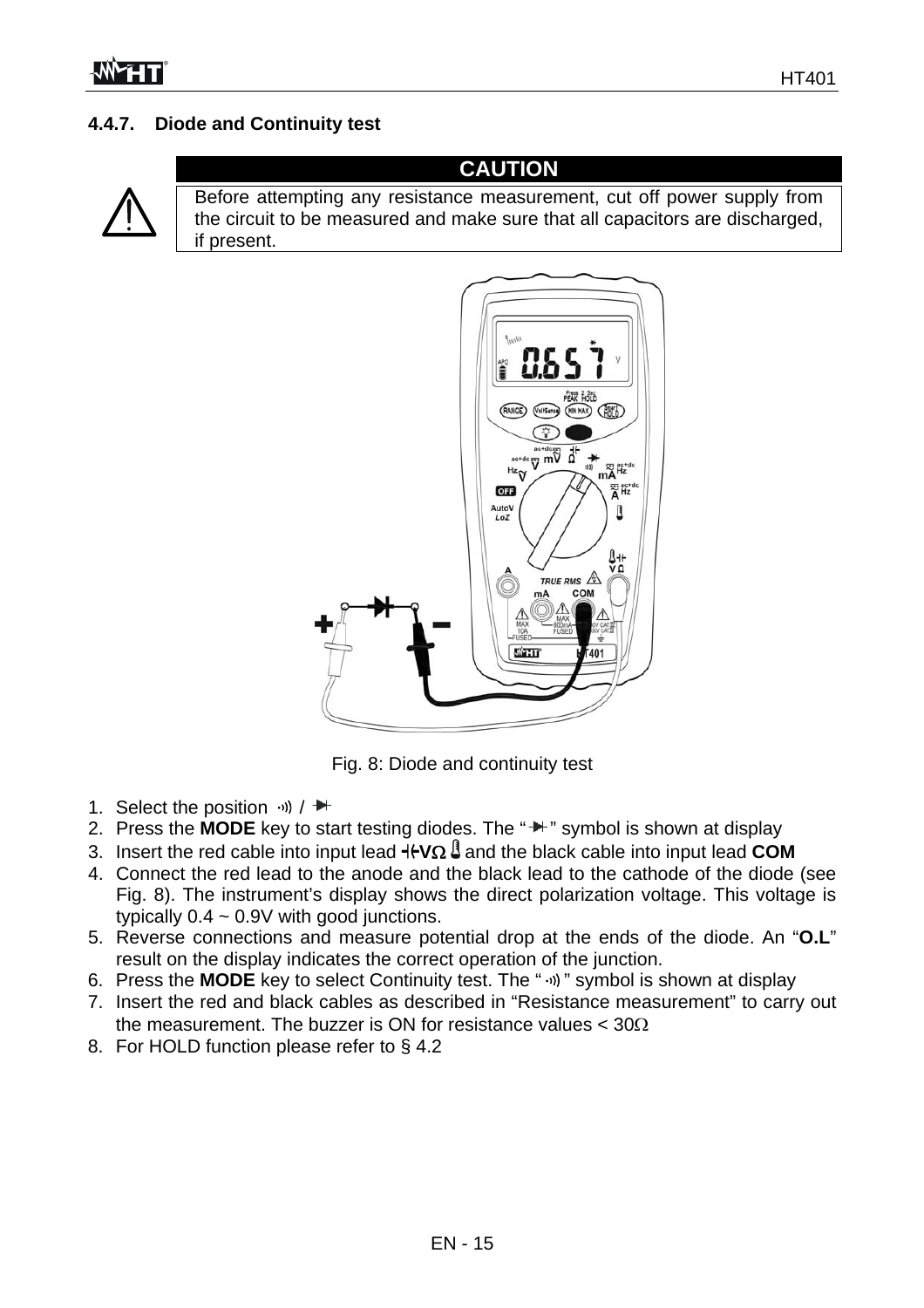# **4.4.8. Capacitance measurement**



Before carrying out capacitance measurements on circuits or capacitors, cut off power supply from the circuit being tested and let all capacitance in it be discharged

**CAUTION** 



Fig. 9: Capacitance measurement

- 1. Select the position  $\Omega / H$
- 2. Press **MODE** key to activate capacitance measurement
- 3. Insert the red cable into input lead  $\frac{1}{2}$  and the black cable into input lead **COM**
- 4. Press the **RANGE** key to activate manual range selection (see § 4.2.1) or use the Autorange feature. If the capacitance value is unknown select the maximum range
- 5. Position the leads at the ends of the capacitor to be tested, respecting the indicated polarity. The value of capacitance is shown on the display with automatic range selection
- 6. The message "**O.L**" indicates that the capacitance being measured exceeds the maximum value measurable by the instrument.
- 7. For Maximum and Minimum value measurement and HOLD function please refer to § 4.2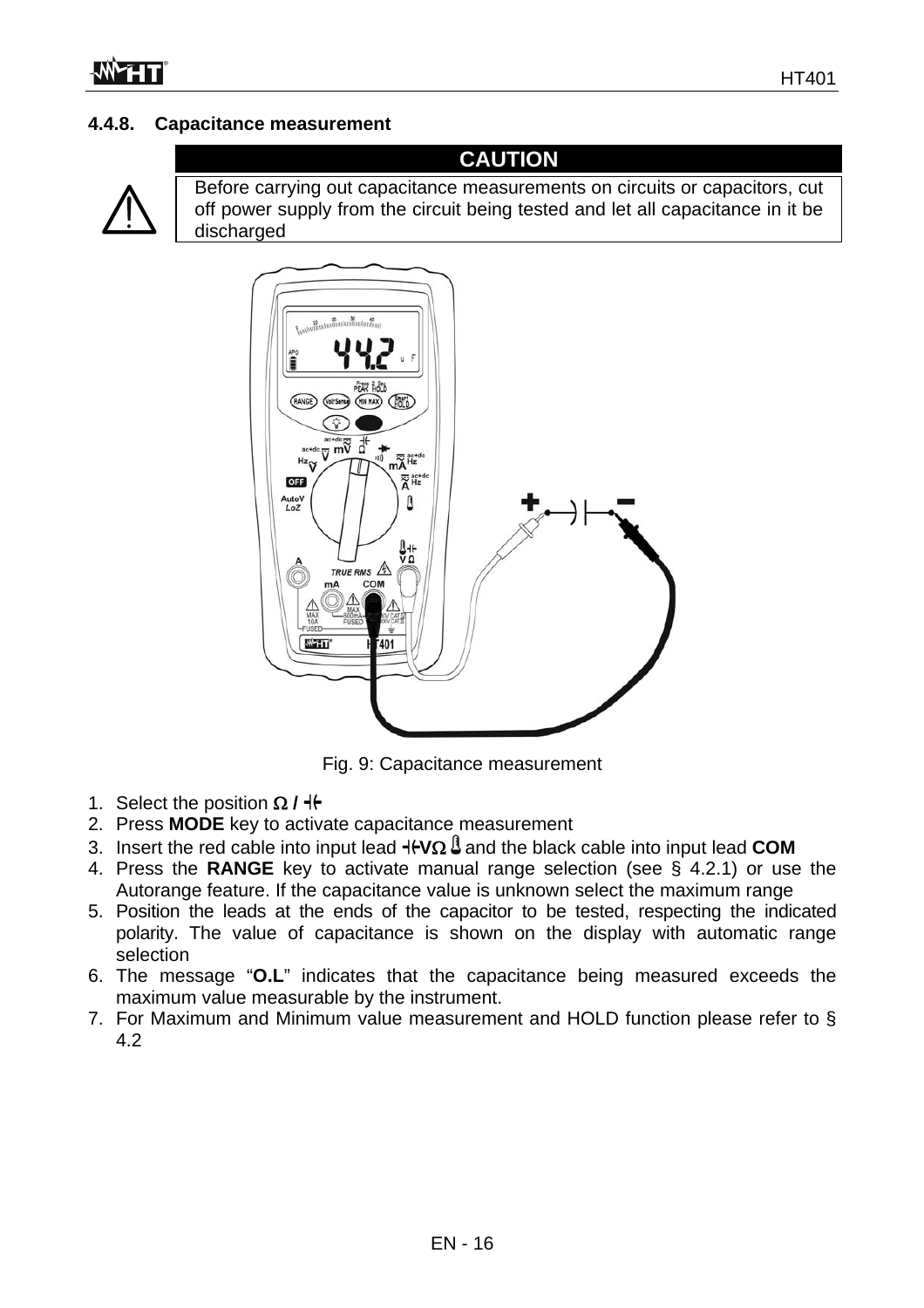#### **4.4.9. Temperature measurement**



Fig. 10: Temperature measurement

- 1. Select the  $\frac{1}{2}$  position
- 2. Press the **MODE** key to select measurement in °C or °F
- 3. Insert the supplied adapter into the input terminals  $\frac{1}{\sqrt{2}}$  and **COM** respecting the red and black colours found on it.
- 4. Connect the K-type probe to the instrument by means of the adapter, respecting the positive and negative polarity on the probe's plug. The display shows the value of temperature
- 5. The message "**O.L**" indicates that the temperature being measured exceeds the maximum value measurable by the instrument
- 6. For Maximum and Minimum value measurement and HOLD function please refer to § 4.2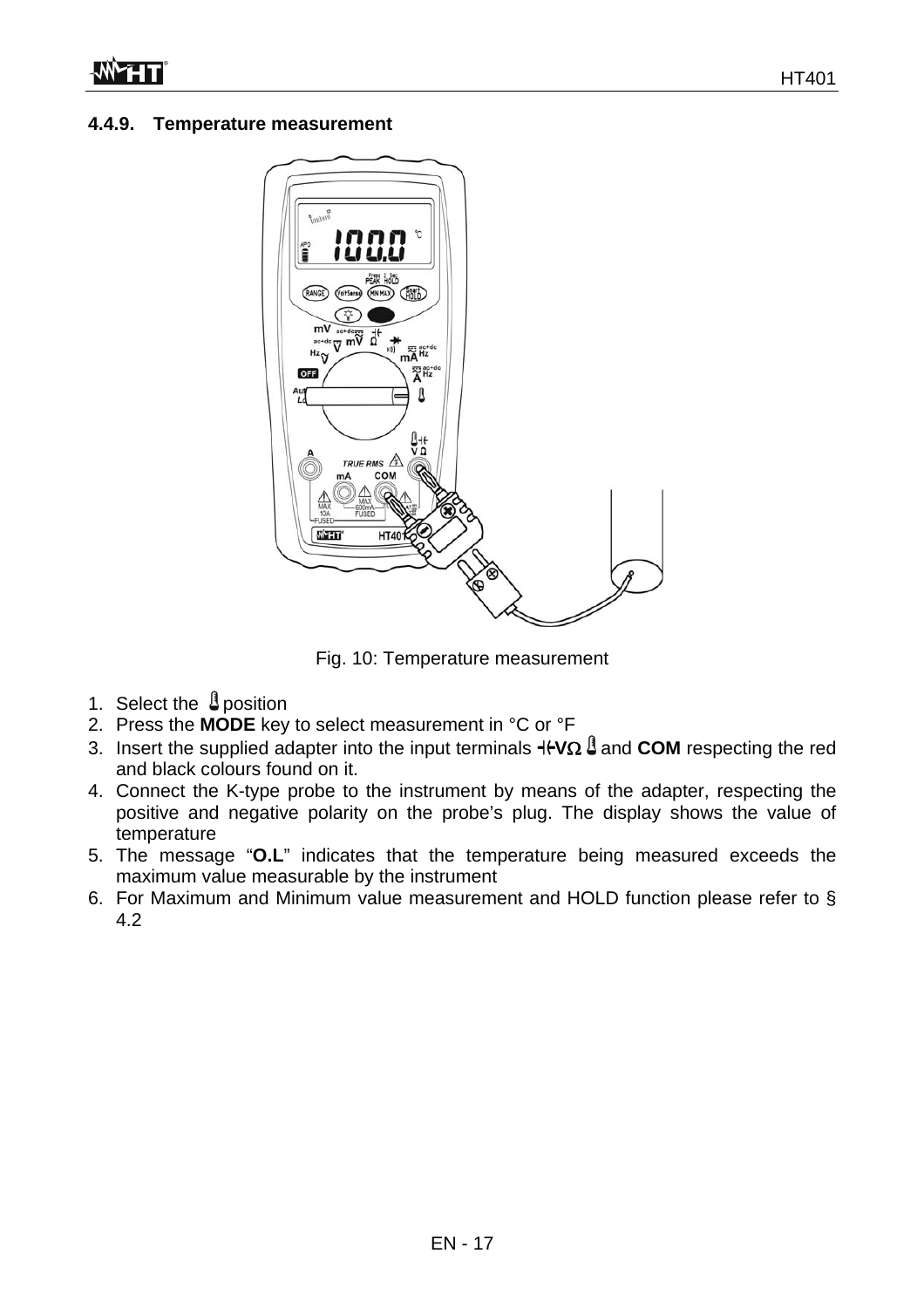# **5. MAINTENANCE**

# **CAUTION**

- Only expert and trained technicians should perform maintenance operations. Before carrying out this operations, make sure you have disconnected all cables from the input terminals
- Do not use the instrument in environments with high humidity levels or high temperatures. Do not expose to direct sunlight
	- Always switch off the instrument after use. In case the instrument is not to be used for a long time, remove the battery to avoid liquid leaks that could damage the instrument's internal circuits

# **5.1. BATTERY AND FUSES REPLACEMENT**

When the LCD displays the flashing symbol  $\widehat{w}$ , it is necessary to replace the battery.



Fig. 11: Replacement of the battery and internal fuses

#### Replacing battery

- 1. Position the rotary switch to OFF and remove the cables from the input terminals.
- 2. Remove the protection shell from the instrument
- 3. Loosen the screw of the rear battery compartment cover, remove the cover and extract the battery (see Fig. 11)
- 4. Insert a new battery of the same type (see § 6.1.3) respecting the indicated polarity, close the compartment and reinsert the protection shell

#### Replace fuses

- 1. Position the rotary switch to OFF and remove the cables from the input terminals
- 2. Remove the protection shell from the instrument
- 3. Loosen the screw of the rear battery compartment cover and the four fastening screws of the rear semi-shell
- 4. Remove the damaged fuse and insert a new fuse of the same type (see § 6.1.3). Close the semi-shell and reinsert the protection shell

# **5.2. CLEANING THE INSTRUMENT**

Use a soft and dry cloth to clean the instrument. Never use wet cloths, solvents, water, etc.

# **5.3. END OF LIFE**



**CAUTION**: the symbol on the instrument indicates that the appliance and its accessories must be collected separately and correctly disposed of.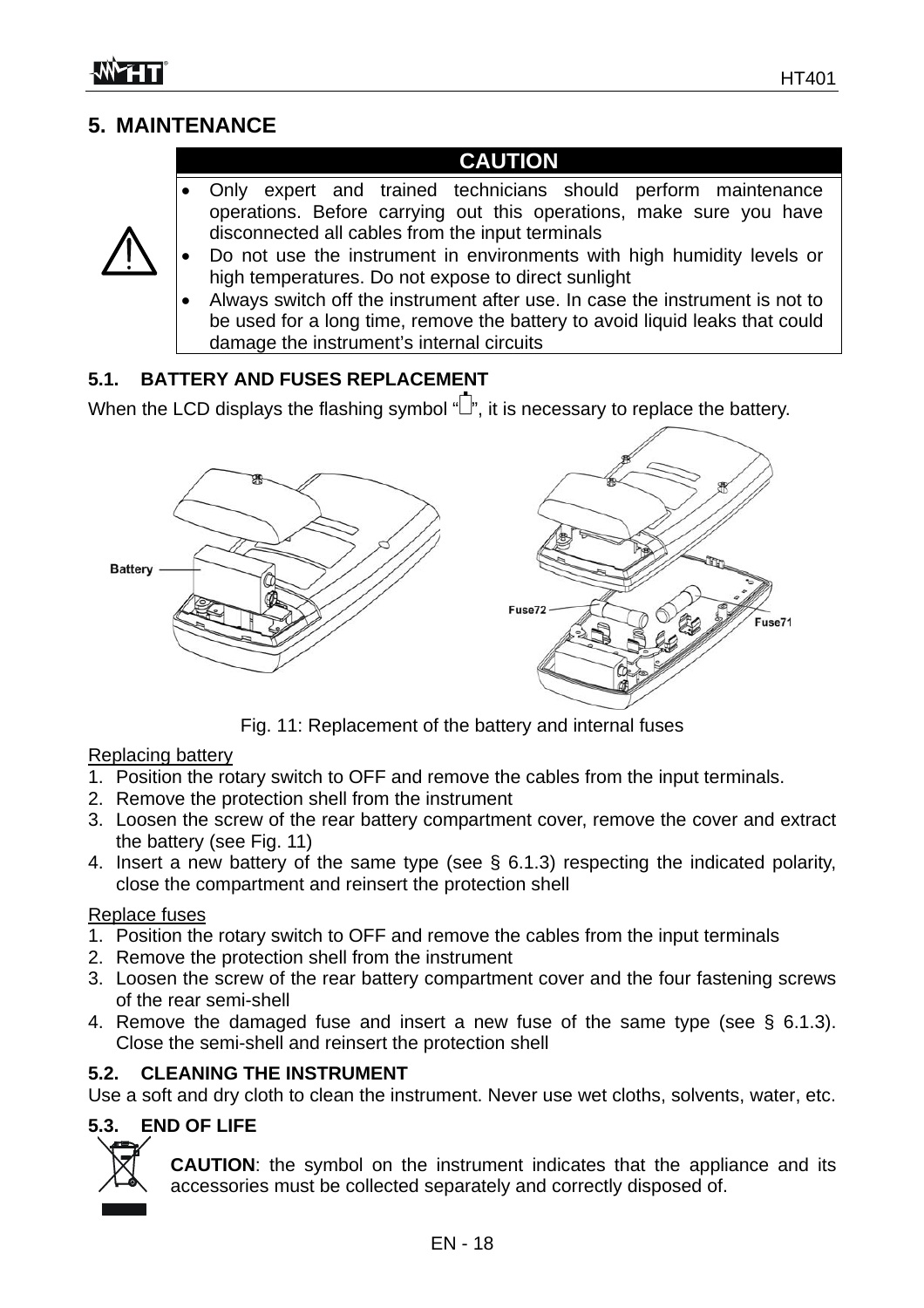# **6. TECHNICAL SPECIFICATIONS**

# **6.1. TECHNICAL CHARACTERISTICS**

Accuracy is indicated as [% rdg + (dgt number) \* resolution] at  $23^{\circ}$ C  $\pm$  5°C, < 80%HR

#### **DC Voltage**

| Range   | <b>Resolution</b> | <b>Accuracy</b>          | Input impedance                        | <b>Protection against</b><br>overcharge |
|---------|-------------------|--------------------------|----------------------------------------|-----------------------------------------|
| 60.00mV | $0.01$ m $V$      | $\pm (0.08\%$ rdg+10dgt) |                                        |                                         |
| 600.0mV | 0.1 <sub>m</sub>  |                          |                                        |                                         |
| 6.000V  | 0.001V            |                          |                                        |                                         |
| 60.00V  | 0.01V             | $\pm (0.08\%$ rdg+2dgt)  | $10\text{M}\Omega$ // < $100\text{pF}$ | 1000VDC/ACrms                           |
| 600.0V  | 0.1V              |                          |                                        |                                         |
| 1000V   | 1V                |                          |                                        |                                         |

# **AC TRMS Voltage**

| Range   | <b>Resolution</b> | <b>Accuracy</b><br>$(50Hz \div 1kHz)$ | Input impedance                        | <b>Protection against</b><br>overcharge |
|---------|-------------------|---------------------------------------|----------------------------------------|-----------------------------------------|
| 60.00mV | $0.01$ m $V$      |                                       |                                        |                                         |
| 600.0mV | 0.1 <sub>m</sub>  | $\pm$ (1.2%rdg+5dgt)                  |                                        |                                         |
| 6.000V  | 0.001V            |                                       | $10\text{M}\Omega$ // < $100\text{pF}$ | 1000VDC/ACrms                           |
| 60.00V  | 0.01V             |                                       |                                        |                                         |
| 600.0V  | 0.1V              | $\pm (0.8\%$ rdg+5dgt)                |                                        |                                         |
| 1000V   | 1V                |                                       |                                        |                                         |

For non-sinusoidal voltages, add the following errors depending on the crest factor (**CF**):

1.4  $<$  CF  $<$  2.0  $\rightarrow$  1%rdg to the accuracy

2.0 <  $CF$  < 2.5  $\rightarrow$  2.5%rdg to the accuracy

2.5  $<$  CF  $<$  3.0  $\rightarrow$  4.0%rdg to the accuracy

Max crest factor: 3.0 (0 ÷ 3000dgt); 2.0 (3000 ÷ 5000dgt); 1.6 (5000 ÷ 6000dgt)

PEAK HOLD feature: specified accuracy ±150dgt

# **AC + DC TRMS Voltage**

| Range      | <b>Resolution</b> | <b>Accuracy</b><br>$(50Hz \div 1kHz)$ | Input impedance                        | <b>Protection against</b><br>overcharge |
|------------|-------------------|---------------------------------------|----------------------------------------|-----------------------------------------|
| 60.00mV    | $0.01$ m $V$      |                                       |                                        |                                         |
| 600.0mV    | 0.1 <sub>m</sub>  | $\pm$ (2.0%rdg+10dgt)                 |                                        |                                         |
| 6.000V     | 0.001V            |                                       | $10\text{M}\Omega$ // < $100\text{pF}$ | 1000VDC/ACrms                           |
| 60.00V     | 0.01V             |                                       |                                        |                                         |
| 600.0V     | 0.1V              | $\pm$ (2.0%rdg+5dgt)                  |                                        |                                         |
| 1000V<br>. | 1V<br>.           | 10777110                              |                                        |                                         |

For non-sinusoidal signals, add the same errors as AC TRMS voltage PEAK HOLD feature: specified accuracy ±150dgt

#### **Auto-V (low impedance AC/DC voltage measurement)**

| Range    | <b>Resolution</b> | <b>Accuracy</b>        | Input impedance  | <b>Protection against</b><br>overcharge |
|----------|-------------------|------------------------|------------------|-----------------------------------------|
| 600.0VDC | 0.1V              |                        |                  |                                         |
| 1000VDC  | 1V                | $\pm (0.8\%$ rdg+3dgt) | about $3k\Omega$ |                                         |
| 600.0VAC | 0.1V              |                        |                  | 1000VDC/ACrms                           |
| 1000VAC  | 1V                |                        |                  |                                         |

For non-sinusoidal signals, add the same errors as AC TRMS voltage PEAK HOLD feature: specified accuracy ±150dgt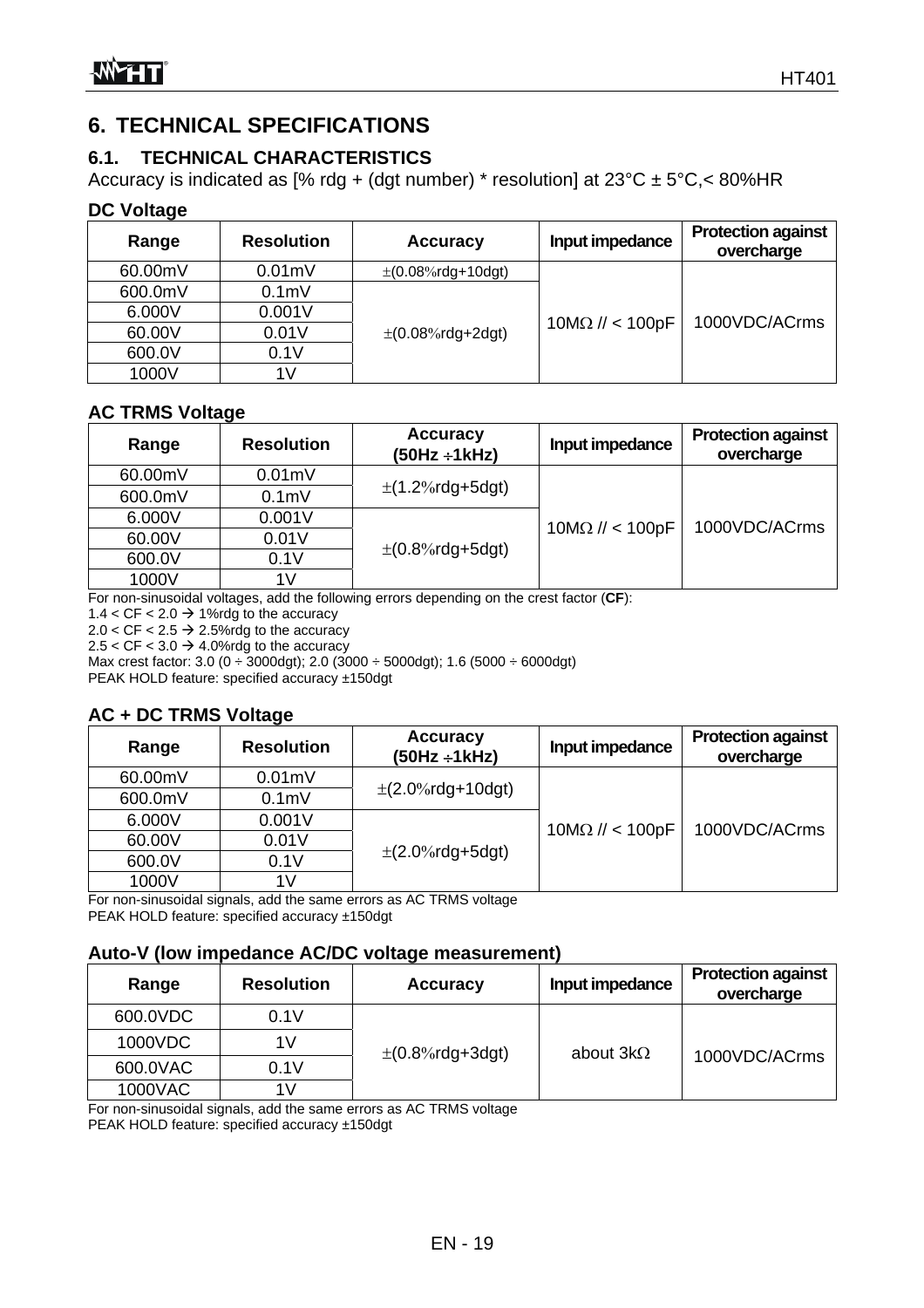# **DC Current**

| Range   | <b>Resolution</b>  | <b>Accuracy</b>        | <b>Measuring time</b> | <b>Protection against</b><br>overcharge |
|---------|--------------------|------------------------|-----------------------|-----------------------------------------|
| 60.00mA | 0.01mA             |                        |                       |                                         |
| 600.0mA | 0.1 <sub>m</sub> A | $\pm (0.8\%$ rdg+3dgt) | 3min(A)               | max 440mA (mA)                          |
| 6.000A  | 0.001A             |                        | $10min$ (mA)          | max 11A (A)                             |
| 10.00A  | 0.01A              |                        |                       |                                         |

#### **AC TRMS Current**

| Range   | <b>Resolution</b>  | <b>Accuracy</b><br>$(50Hz \div 1kHz)$ | <b>Measuring time</b> | <b>Protection against</b><br>overcharge |
|---------|--------------------|---------------------------------------|-----------------------|-----------------------------------------|
| 60.00mA | 0.01mA             |                                       |                       |                                         |
| 600.0mA | 0.1 <sub>m</sub> A | $\pm$ (1.2%rdg+3dgt)                  | 3min(A)               | max 440mA (mA)                          |
| 6.000A  | 0.001A             |                                       | 10 $min$ ( $mA$ )     | max 11A (A)                             |
| 10.00A  | 0.01A              |                                       |                       |                                         |

For non-sinusoidal currents, add the same errors as AC TRMS voltage PEAK HOLD feature: specified accuracy ±150dgt

# **AC + DC TRMS Current**

| Range   | <b>Resolution</b>  | <b>Accuracy</b><br>$(50Hz \div 1kHz)$                                                          | <b>Measuring time</b> | <b>Protection against</b><br>overcharge |
|---------|--------------------|------------------------------------------------------------------------------------------------|-----------------------|-----------------------------------------|
| 60.00mA | 0.01mA             |                                                                                                |                       |                                         |
| 600.0mA | 0.1 <sub>m</sub> A | $\pm$ (2.0%rdg+5dgt)                                                                           | 3min(A)               | max 440mA (mA)                          |
| 6.000A  | 0.001A             |                                                                                                | 10min (mA)            | max 11A (A)                             |
| 10.00A  | 0.01A              | $\Gamma_{\text{out,max}}$ siguraridal signals, add the same sugges as $\Lambda$ C TDMC usitage |                       |                                         |

For non-sinusoidal signals, add the same errors as AC TRMS voltage PEAK HOLD feature: specified accuracy ±150dgt

#### **Frequency**

| Range     | <b>Resolution</b> | <b>Accuracy</b>                         | <b>Minimum</b><br>frequency | <b>Protection against</b><br>overcharge |
|-----------|-------------------|-----------------------------------------|-----------------------------|-----------------------------------------|
| 100.00Hz  | $0.01$ Hz         |                                         |                             |                                         |
| 1000.0Hz  | $0.1$ Hz          |                                         | 1Hz                         | 1000VDC/ACrms                           |
| 10.000kHz | $0.001$ kHz       | $\pm (0.1\% \text{rdg} + 2 \text{dgt})$ |                             |                                         |
| 100.00KHz | $0.01$ KHz        |                                         |                             |                                         |

Sensitivity: > > 5.0Vpp (VAC 1Hz ~ 10kHz); > 10Vpp ( VAC 10kHz ~ 100kHz); > 2mApp (ACmA); > 0.2App (ACA)

#### **Resistance**

| Range               | <b>Resolution</b> | Accuracy (*)           | <b>Maximum open</b><br>circuit voltage | <b>Protection against</b><br>overcharge |
|---------------------|-------------------|------------------------|----------------------------------------|-----------------------------------------|
| $600.0\Omega$       | $0.1\Omega$       | $\pm (0.8\%$ rdg+5dgt) | 2.5V                                   |                                         |
| 6.000 $k\Omega$     | $0.001k\Omega$    |                        | $(600\Omega \text{ and } 6k\Omega)$    |                                         |
| 60.00 $k\Omega$     | $0.01k\Omega$     |                        |                                        | 1000VDC/ACrms                           |
| 600.0 $k\Omega$     | $0.1k\Omega$      | $\pm (0.8\%$ rdg+2dgt) | 0.6V                                   |                                         |
| $6.000M\Omega$      | $0.001M\Omega$    |                        | (other ranges)                         |                                         |
| 40.00 $M\Omega$ (*) | $0.01M\Omega$     | $\pm$ (1.0%rdg+5dgt)   |                                        |                                         |

Test current : approx. 0.1mA

(\*) Specified for measurements 1 hour after Auto-V test. Add 10dgt for measurements before this interval

(\*\*) Small instability <  $\pm$  50dgt for measurements >10 M $\Omega$ 

#### **Diode test**

| Range  | <b>Resolution</b> | <b>Accuracy</b>      | <b>Test</b><br>current | Open<br>circuit<br>voltage | <b>Protection against</b><br>overcharge |
|--------|-------------------|----------------------|------------------------|----------------------------|-----------------------------------------|
| 2.000V | ∣mV               | $\pm$ (1.5%rdg+2dgt) | $< 0.4$ m $A$          | $<$ 2.5 $<$                | 1000VDC/ACrms                           |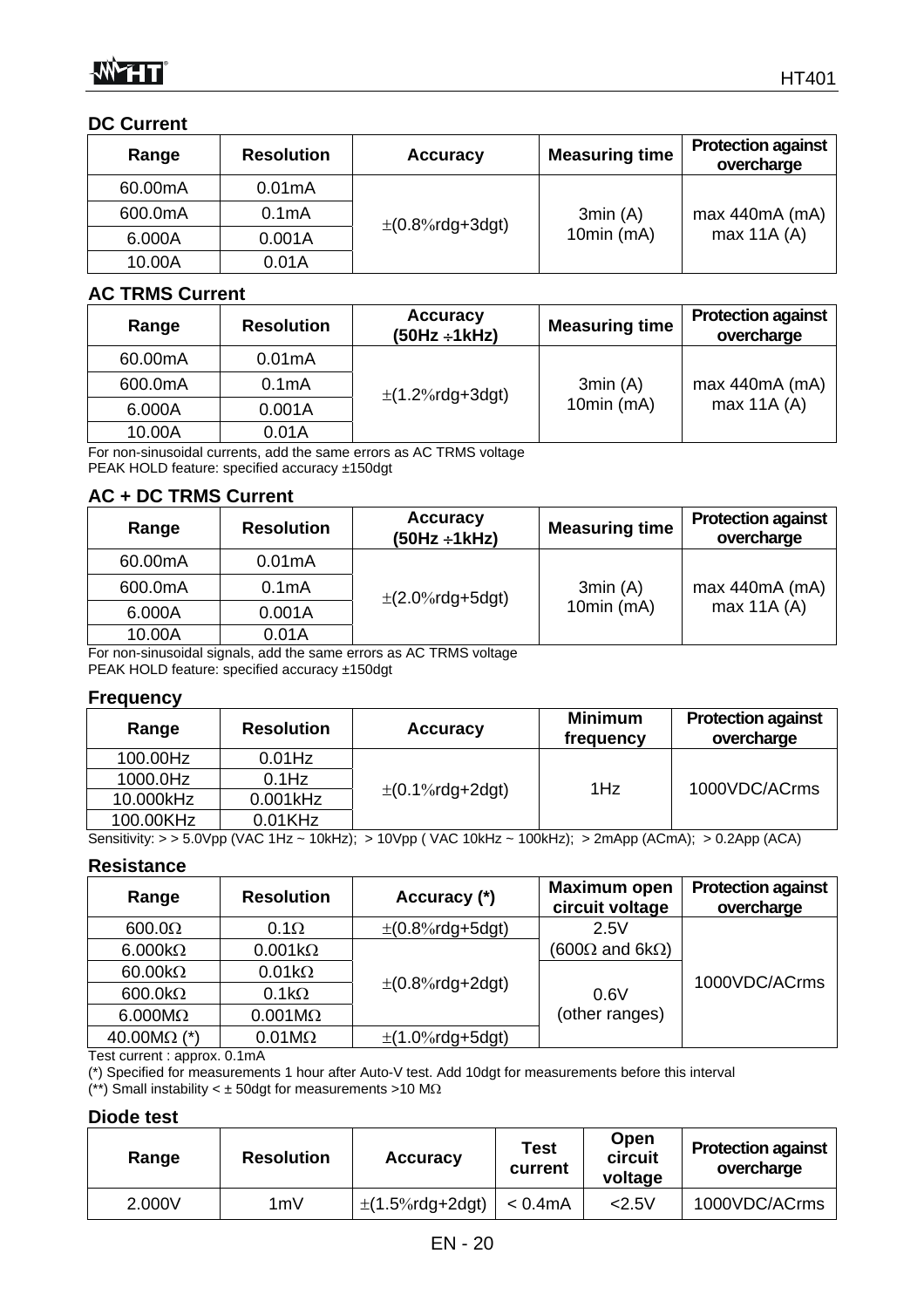| Range        | <b>Resolution</b> | <b>Accuracy</b>      | <b>Protection against overcharge</b> |
|--------------|-------------------|----------------------|--------------------------------------|
| 600 $\Omega$ | 0.1 $\Omega$      | $\pm$ (0.8%rdg+5dgt) | 1000VDC/ACrms                        |

Buzzer activated for R < 30 $\Omega$  and deactivated for R > 100 $\Omega$ 

#### **Capacity**

| Range         | <b>Resolution</b>  | <b>Accuracy</b>      | <b>Protection against</b><br>overcharge |
|---------------|--------------------|----------------------|-----------------------------------------|
| $1.000\mu F$  | $0.001 \mu F$      |                      |                                         |
| $10.00 \mu F$ | $0.01 \mu F$       |                      |                                         |
| $100.0 \mu F$ | 0.1 <sub>µ</sub> F | $\pm$ (1.2%rdg+2dgt) | 1000VDC/ACrms                           |
| 1.000mF       | $0.001$ mF         |                      |                                         |
| 10.00mF       | $0.01$ m $F$       |                      |                                         |

Maximum time for reaching results: 0.7s C<1mF; 3s C> 1 mF

#### **Temperature with type K probe**

| Range                    | <b>Resolution</b> | Accuracy (*)          | <b>Protection against overcharge</b> |  |
|--------------------------|-------------------|-----------------------|--------------------------------------|--|
| -40.0 $\div$ 400 °C $\,$ | $0.1^{\circ}$ C   | $\pm$ (1.0%rdg+10dgt) | 1000VDC/ACrms                        |  |
| -40.0 $\div$ 752 °F      | 0.1°F             | $\pm$ (1.0%rdg+18dgt) |                                      |  |

 $(*)$  The specified accuracy applies at the reference environmental temperature  $\pm 1^{\circ}$ C. If temperature differs by more than 5 degrees, to obtain the declared accuracy, a stabilization time of 2 hours is required

#### **6.1.1. Electrical characteristics**

| Conversion:              | TRMS                                                            |
|--------------------------|-----------------------------------------------------------------|
| Sampling frequency:      | 3 times per second                                              |
| Temperature coefficient: | 0.15x(accuracy) $\degree$ C, <18 $\degree$ C or >28 $\degree$ C |

#### **6.1.2. Reference standards**

| The instrument complies with standards: IEC/EN 61010-1, UL61010-1, |                            |  |
|--------------------------------------------------------------------|----------------------------|--|
| Insulation:                                                        | double insulation          |  |
| Pollution level:                                                   |                            |  |
| Overvoltage category:                                              | CAT IV 600V, CAT III 1000V |  |
| Max height of use:                                                 | 2000m (6561ft)             |  |

# **6.1.3. General characteristics**

**Mechanical characteristics** 

Weight (battery included): 460g (1Lv)

#### **Power supply**

#### **Display**

Over range indication: "**O.L**" or "**-O.L**"

Size (with shell): 190(L) x 94(W) x 48 (H) mm (7.5 x 3.7x 1.9 in)

Battery type: 1x9V battery NEDA1604, JIS006P, IEC6F22

Low battery indication:  $\mathsf{Symbol}$  " $\Box$ " at display Battery duration: approx. 150 hours (no backlight) Auto Power OFF: after 20 minutes of idleness Fuses: FUSE71: F11A/1000V, 20kA FUSE72: F440mA/1000V, 10kA

Characteristics: 4 LCD, 6000 dots plus decimal sign, bargraph and backlight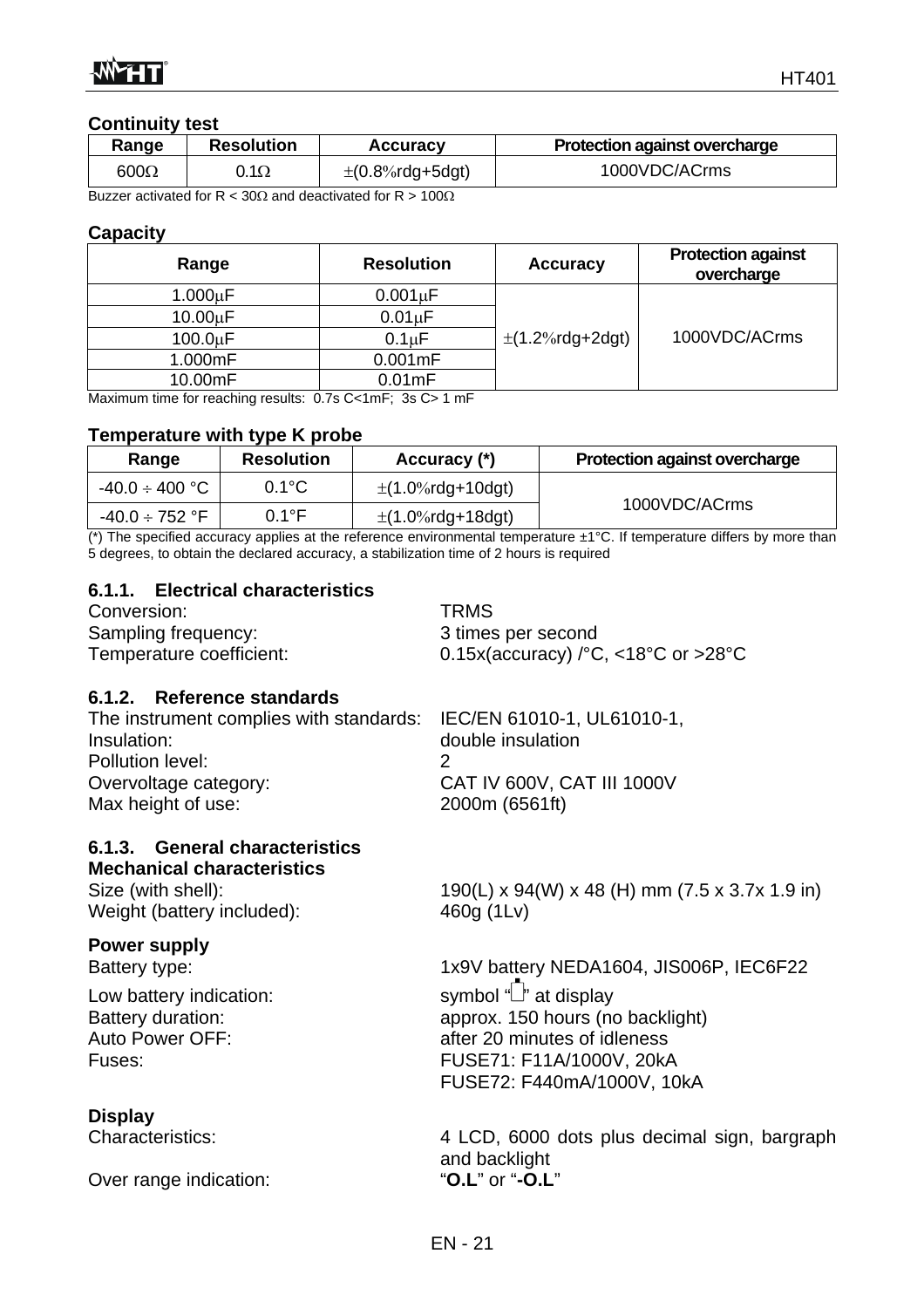# **6.2. ENVIRONMENT**

# **6.2.1. Environmental conditions for use**

Reference temperature:  $23 \pm 5^{\circ} \text{C} (73 \pm 41^{\circ} \text{F})$ 

Operating temperature/humidity:  $-10 \div 50^{\circ}C (14 \div 122^{\circ}F)$ 

Storage humidity:  $\leq 80\%RH$  (battery not inserted)

 $-10 \div 30^{\circ}$ C (<80%RH); 30  $\div 40^{\circ}$ C (<75%RH);  $40 \div 50^{\circ}$ C (<45%RH) Storage temperature/humidity:  $-20 \div 60^{\circ}C \cdot (-4 \div 140^{\circ}F)$  (battery not inserted)

# **This instrument satisfies the requirements of Low Voltage Directive 2006/95/EC (LVD) and of EMC Directive 2004/108/EC**

# **6.3. ACCESSORIES**

# **6.3.1. Standard accessories**

- Couple of test leads
- K probe adapter and wire probe
- Protection holster
- Battery (not inserted)
- User manual

# **6.3.2. Optional accessories**

| Couple of test leads                              | Cod. 4413-2       |
|---------------------------------------------------|-------------------|
| K-type probe for air and gas temperature          | <b>Cod. TK107</b> |
| K-type probe for semisolid substance temperature  | <b>Cod. TK108</b> |
| K-type probe for liquid substance temperature     | <b>Cod. TK109</b> |
| K-type probe for surface temperature              | <b>Cod. TK110</b> |
| K-type probe for surface temperature with 90° tip | <b>Cod. TK111</b> |
|                                                   |                   |